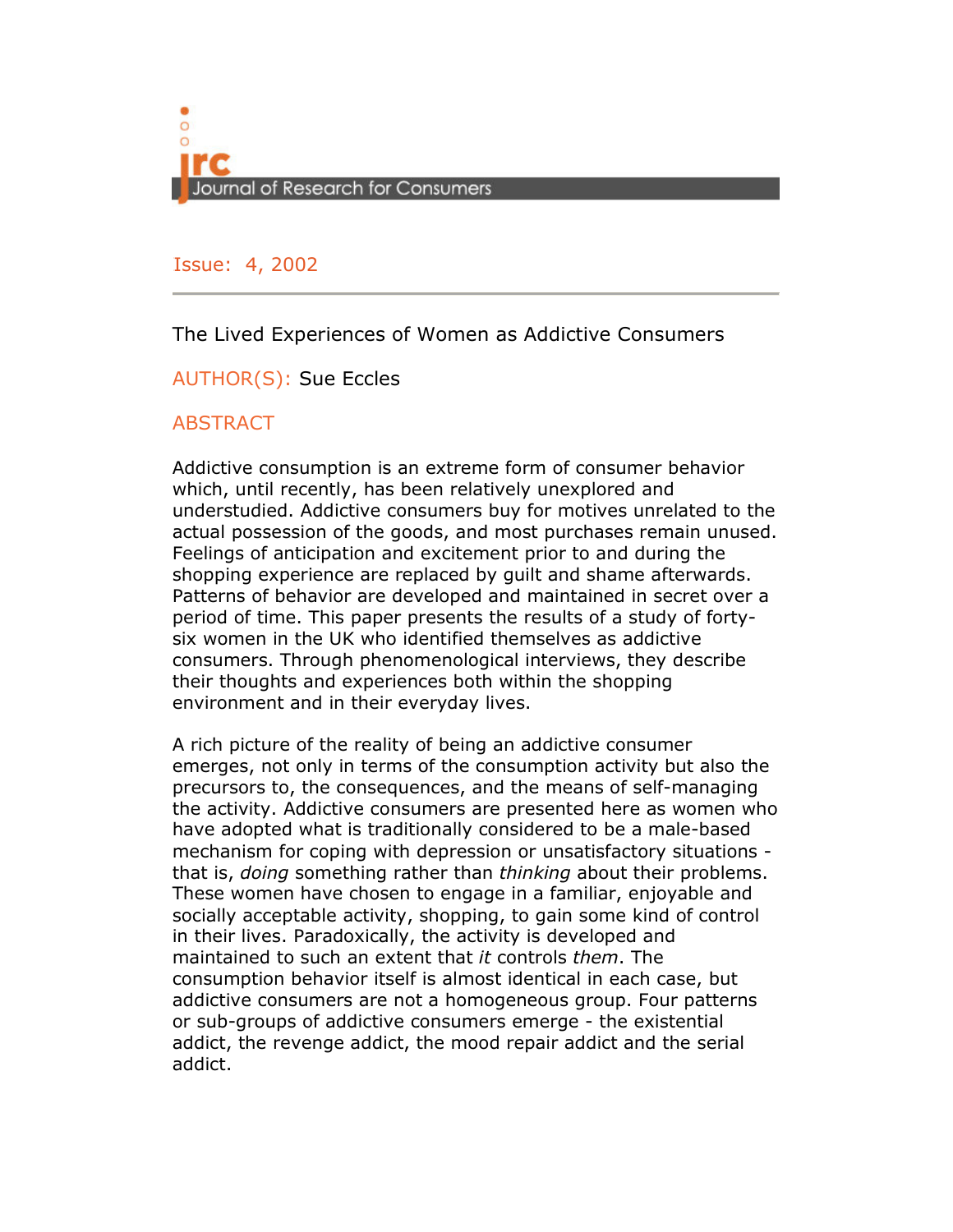### **Introduction**

Addictive consumption, as a pathological form of shopping behavior, has been explored in studies in the USA (O'Guinn and Faber, 1989), Canada (Valence, d'Astous, and Fortier, 1988), Germany (Scherhorn, Reisch, and Raab, 1990) and the UK (Elliott 1994). These consumers (predominantly female) buy for motives that are not directly related to the actual possession of the goods - in fact, many of the purchases remain wrapped and hidden in cupboards. They persistently repeat the behavior despite it leading to severe financial and social consequences, such as huge levels of personal debt and even marital breakdown. The act of shopping itself is an important element, as many people seem to need to engage in a shopping process within a store environment, rather than obtain goods from a catalogue showroom or by mail order. Typically, addictive consumers experience feelings of great excitement and anticipation prior to and during the shopping experience, only to feel guilty and ashamed of themselves and their behavior at the post-shopping stage.

Lane Benson summarizes compulsive buying thus:

"The buying preoccupations, impulses or behaviors cause marked distress, are time-consuming, significantly interfere with social or occupational functioning, or result in financial problems, and they do not occur exclusively in short periods of hypomania or mania. In short, the compulsive buyer is a person who allows shopping to destructively deflect resources - whether of time, energy or money - from the fabrication of everyday life" (Lane Benson, 2000; p.xxv).

However, as Woodruffe-Burton (2001) points out, this summary allows little for the construction of social reality through consumption (e.g. McCracken, 1990), the focus on pleasure and dreams in consumer culture (Featherstone, 1990) or the role of consumption goods and practices in the transformation of the self (Belk, 1991). As Faber, O'Guinn and Krych (1987) and Elliott (1994) note, compulsive consumption can have some positive outcomes in terms of relieving anxiety or unhappiness, or bolstering self-esteem.

As much as there has been interest in the behavior of the addictive consumer in recent years, there has been debate as to the appropriate terminology for this form of aberrant and excessive behavior. Described variously as 'compulsive buying' (e.g. Valence, d'Astous and Fortier, 1988 and O'Guinn and Faber, 1989),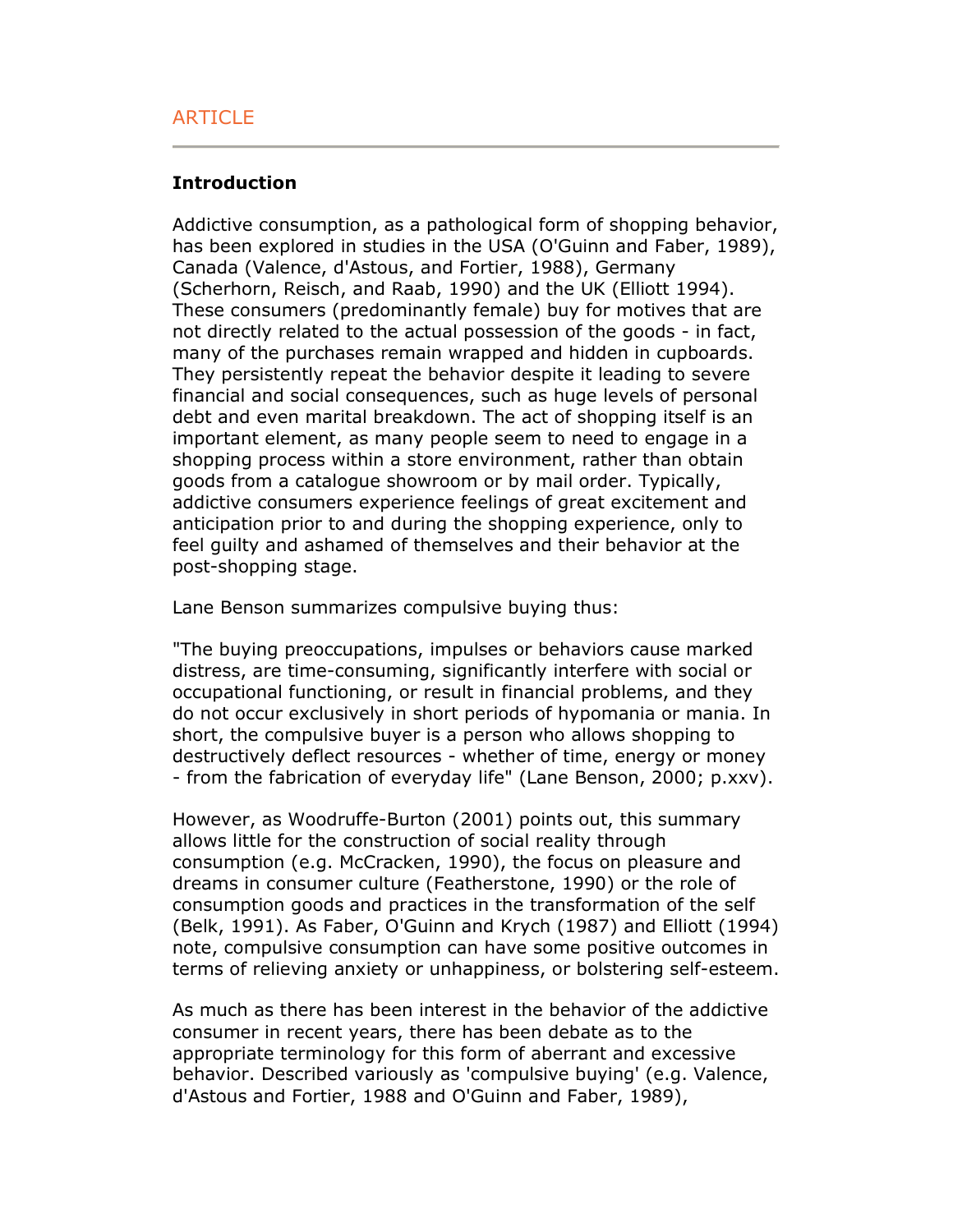'compulsive consumption' (e.g. Shoaf, Scattone, Morrin and Maheswaran, 1995) and 'addictive buying' (e.g. Scherhorn, Reisch and Raab, 1990), there appears to be little acceptance of one term that could be used universally. Yet evidence to date would suggest that researchers are actually investigating a similar sort of behavior, and developing and exploring similar phenomena. This difference in opinion is important not only from a conceptual point of view, but also because of the differences in the ways of measuring and treating compulsive as opposed to addictive behaviors. There is increasing concern regarding the personal, social, physical and financial implications of addictive behaviors generally, and a recognition in medical and counseling fields that addictive behavior may require very different and specialized treatment. For example, Concar (1994) explored some of the current research and treatment for drug addicts, and the conflict between the influence of 'nature' (e.g. genetics) and 'nurture' (e.g. socialization) in identifying and understanding addictive behaviors.

Much of the interest into addictive consumption developed from the more general and increasing concern over consumer debt which, in the USA, was \$2.4 trillion by 1985 (US Department of Commerce, 1986). Ronald Faber and Thomas O'Guinn were arguably the major protagonists in forwarding studies into compulsive consumption. Their first research was published in 1987, and they established this province as a legitimate area for future research in the field of consumer behavior.

Although initial research (e.g. Faber and O'Guinn et al., 1987, 1988, 1989, 1992; Valence and d'Astous et al., 1988, 1990) termed this behavior as compulsive consumption or buying, it is believed that a more appropriate term is 'addictive consumption'. This latter term, as noted by Elliott (1994), incorporates the development of normal, everyday behavior into a pathological habit, and encompasses the whole experience from the pre-shopping anticipation and planning, through to the secretion of goods and manipulation of finances.

This study explores the role played by consumption (in the context of 'shopping') in the lives of some consumers who engage in this behavior to an excessive extent. The extreme and seemingly bizarre behavior of the addictive consumer has often been interpreted as being "out of control". In contrast, the research reported in this paper suggests that addictive consumption may be the only activity undertaken by these women where they do feel in control and are able to 'self-manage' their lives.

#### Background to the Research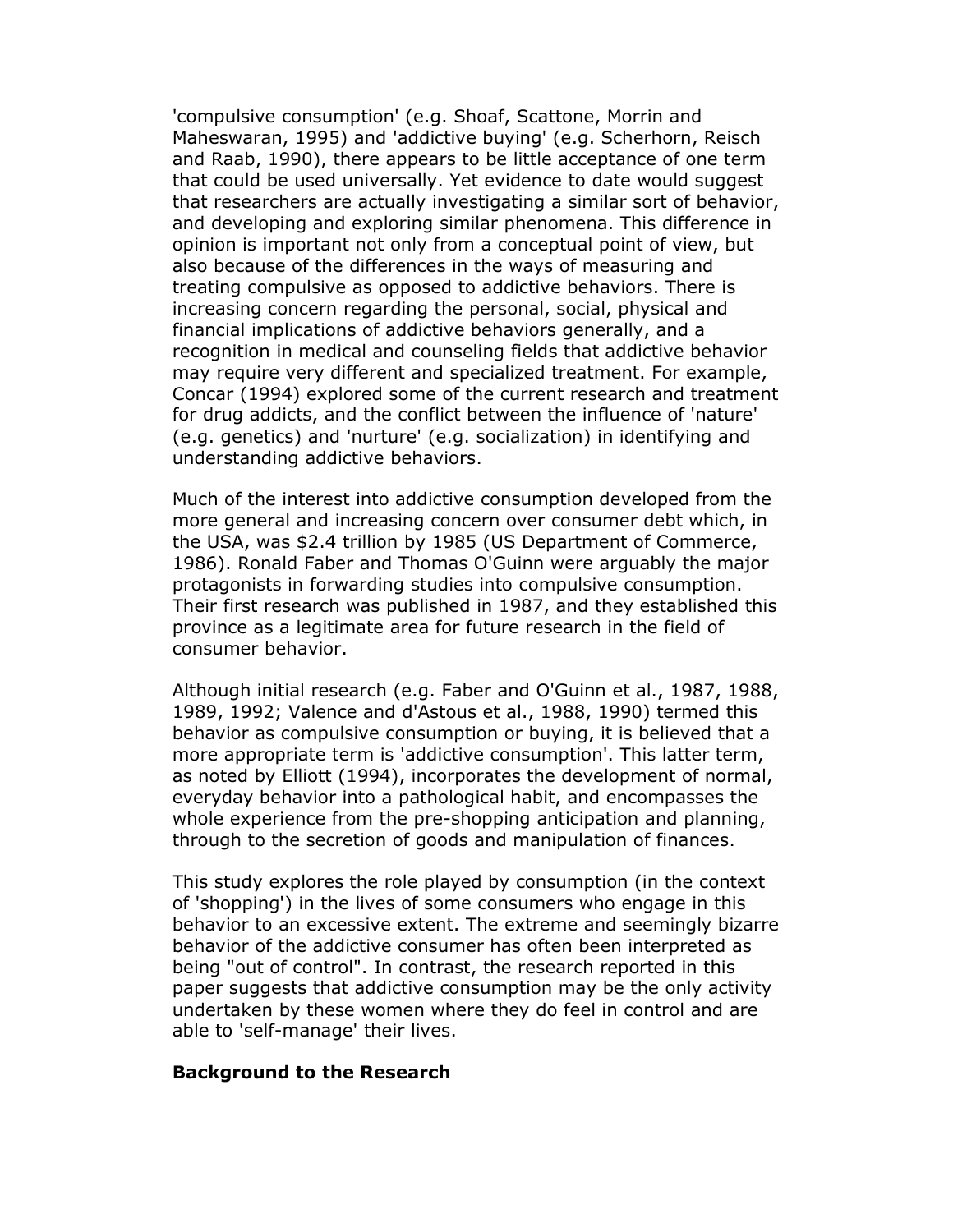This research was the first major investigation into addictive consumption in the UK. The primary objectives were to obtain descriptive empirical materials(1) on the nature of the behavior in terms of the frequency and form of the shopping experience; to identify the functional consequences that help maintain the behavior; and to investigate the negative consequences of the behavior, such as personal debt, marital breakdown and stress. Apart from five personal interviews by O'Guinn and Faber (1989) and 26 in-depth interviews by Scherhorn, Reisch and Raab (1990), most of the previous research had been based around selfadministered mail-out questionnaires (see, for example, Faber and O'Guinn, 1992 and Valence, d'Astous and Fortier, 1988) and group interviews. In general terms, the results suggested homogeneity in the causes, manifestation and consequences of addictive consumption. Depression, low self-esteem, family disharmony and materialism were all measured and analyzed. What never fully emerged were the individual factors and influences that could provide a far greater insight into how and why some women become addicted to the consumption experience.

## The Research

The study was based on in-depth interviews with forty-six selfreferred women, who identified themselves as addictive consumers. They volunteered to participate following extensive coverage in the UK media of the proposed study. Everyone who contacted the research team was informally screened over the telephone using the clinical screener for compulsive buying designed by Faber and O'Guinn (1992), which includes scaled questions such as "I have very often/never bought things even though I couldn't afford them", "I have very often/never felt anxious or nervous on days I didn't go shopping" and "I have very often/never bought something in order to make myself feel better" (1992: 468). Although over two hundred people contacted the research team to express an interest in the study, only one hundred and eighteen were short-listed to participate. This was based on their responses to the Faber and O'Guinn clinical screener, as well as other information they provided via letters and telephone conversations. Of these, forty-six volunteered to be interviewed in their own homes.

It was hoped at the outset of the study to interview a larger sample of addictive consumers than has been used in previous research. Elliott (1994) for example interviewed fifteen women; Faber and O'Guinn (1989) interviewed only five. A larger sample size would enable both similarities and differences in addictive consumption, its precursors and its consequences to emerge.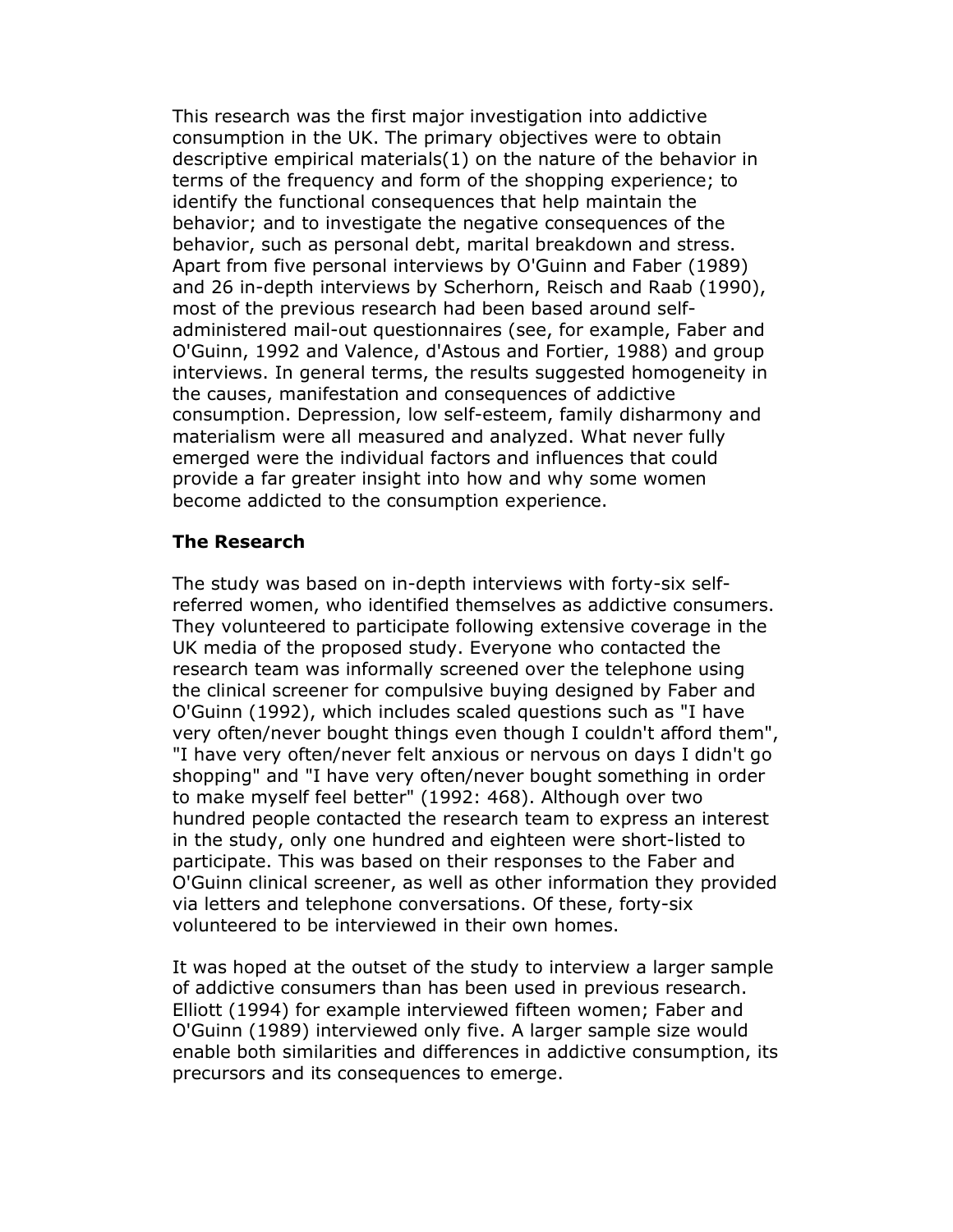As Miles and Huberman (1994) point out, it is not possible to decide on statistical grounds how many cases a multiple-case study should have. The issue has to be approached conceptually: "How many cases, in what kind of sampling frame, would give us confidence in our analytic generalizations?" (p. 30). They argue that a study with more than fifteen cases can become unwieldy, and contain too many data to scan visually, as well as potentially presenting too many possible permutations of the resultant materials. They further warn that the consequence of too large a sample size may result in thinner data. For this study, it would have been possible to interview a smaller number of consumers - a group of ten, for example, could have been interviewed in depth on more than one occasion, providing a longitudinal representation of their lives and behavior.

Nevertheless, the fact that so many consumers were interviewed has enabled a rich picture of the development, manifestation and consequences of addictive consumption to emerge. Some of the patterns of addictive consumption materialized after only a few interviews. The element of 'revenge', for example, emerged after fifteen interviews had been completed. Whilst it would arguably have been possible to be satisfied with that outcome and conclude the research process at that stage, the subsequent interviews provided not only further evidence of this pattern, but also alternative reported experiences and examples.

#### The Phenomenological Interview

In proposing a philosophy and method for consumer research, Thompson, Locander and Pollio (1989) contend that adopting an existential-phenomenological worldview enables human experience to be seen as a pattern emerging from a context. They state that the research focus should be on individual experience described from a first person perspective. The researcher should seek to recognize patterns as they emerge. Descriptions of specific experiences should be related to each other, and to the overall context, in an holistic way. Existential-phenomenological interviews should focus on identifying recurring experiential patterns. The research goal is to give a thematic description of experience. When participants are asked to communicate their everyday experience they may reflect upon a particular experience, a lived event, and 'see' a pattern emerging. They may have repressed certain experiences; this repression is viewed as an existential choice and not as an unconscious mechanism: "the memory that is lost is lost only in so far as it belongs to a region of my life that I refuse" (Merleau-Ponty, 1962 in Thompson et al., 1989; p.136).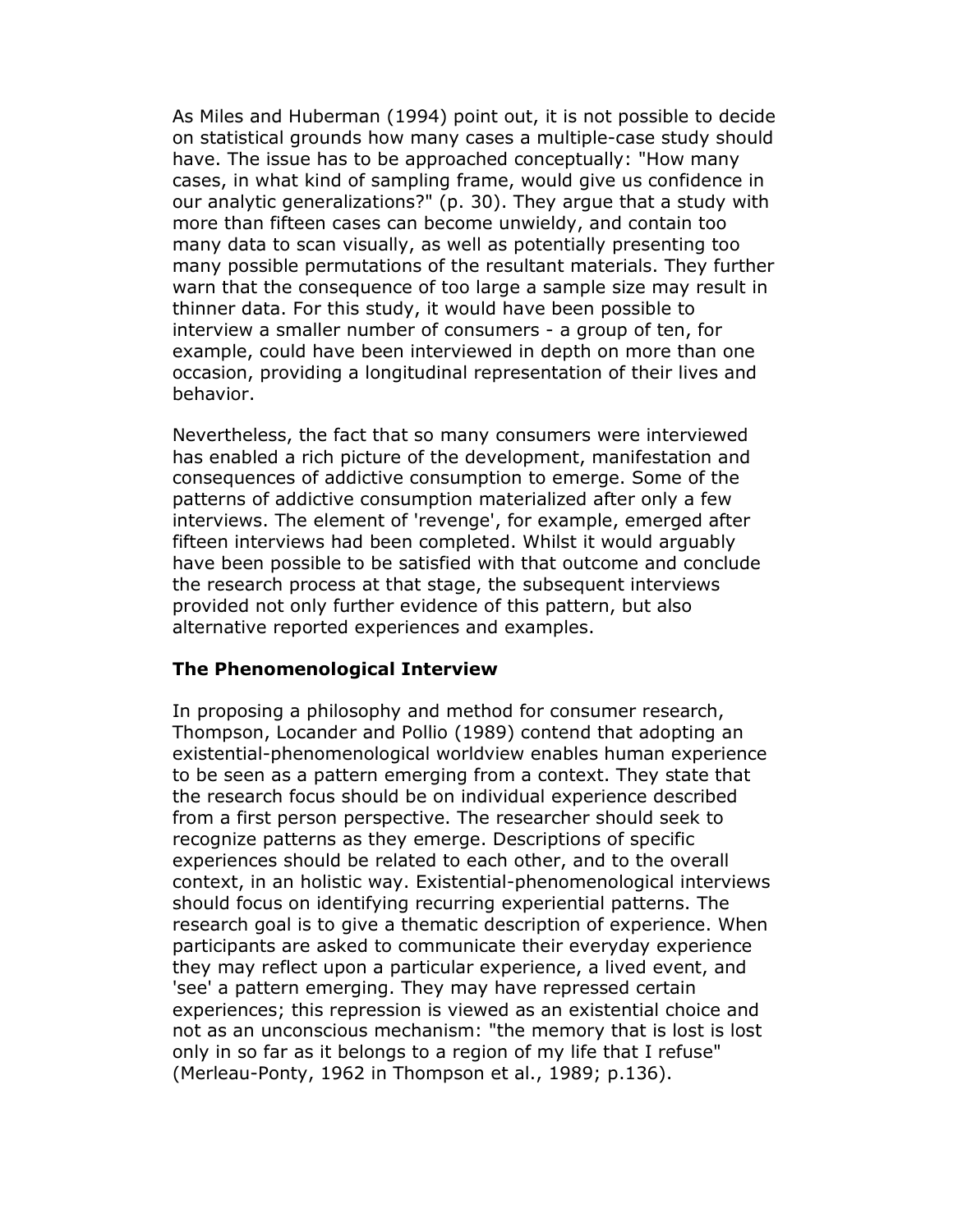Thompson et al. (1989) outline in some detail guidelines for a suggested method of research, the phenomenological interview: "The interview is perhaps the most powerful means for attaining an in-depth understanding of another person's experiences" (Thompson et al., 1989; p.138).

According to Thompson et al., the in-depth interview should obtain a first person description of some specified domain of experience. Interviewers are advised that since the topic is the participant's experience, they should not begin the interview assuming they know more about the subject than the participant (perhaps a radical view for many consumer researchers). Apart from an opening question, the interviewer should have no set questions regarding the topic, questions should "flow from the course of the dialogue … the interview is intended to yield a conversation, not a question and answer session" (Thompson et al., 1989; p.138).

The interviewer should aim to be "a non-directive listener… the transcript is a record of the interview dialogue and should reveal whether the interviewer assumed a domineering or directive role. In most cases, such an interview would not be acceptable as data" (Thompson et al., 1989; p.138).

As a paradigm, existential phenomenology is based on the philosophy of existentialism with the methods of phenomenology. As a means of studying "the totality of the human-being-in-theworld" (Thompson, Locander and Pollio, 1989; p. 135) it is effective. It allows the researcher to study or explore the lives of the individual within her own environment without the constraints of questions or approaches implicit in positivistic methods.

As a process, the reality of this approach appears to become more complicated. It would, perhaps, be easy to ignore some of the unexpected issues that arose (such as the disclosures made during debriefing) but it is exactly these issues that make existential phenomenology such an exciting research methodology. It is because this form of interviewing invites and enables participants to say, do and be what they want at that moment in time, that such a richness of empirical material emerges. A further observation is that the epistemological and methodological approach shifts the locus of control from the researcher to the participant during the interview itself. By adhering to the spirit of existential phenomenology, the direction of any conversation has to be participant-led - a move away from most other research methods. The researcher is therefore required to relinquish her control. Having decided upon and organized all other elements of the research, the researcher at this stage has to allow the participant to control and dictate the progress, and to an extent, the process of the interview. The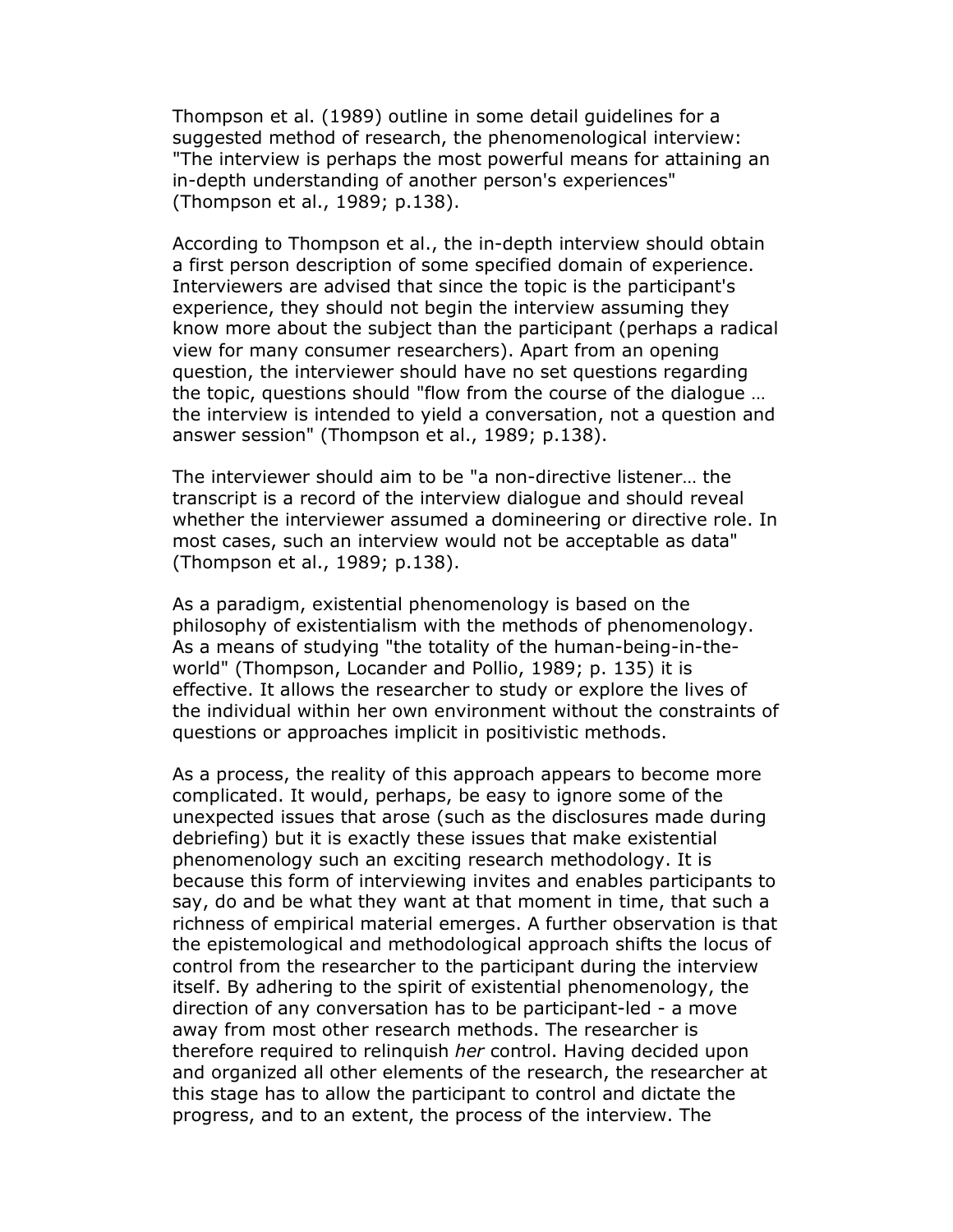researcher then has control over the transcripts, and interpretation and/or the communication of the contents. However, the dissemination of that interpretation will, to an extent, be controlled by the academic community and its institutions. The issue of control as it emerged from this research is discussed at length by Eccles, Hamilton and Elliott (1999).

#### The Participants

By using phenomenological interviews, informants were able to 'tell their own story' rather than answer prescribed questions. They came from a variety of social, economic and educational backgrounds and all were able to articulate their experiences and thoughts, although those from the higher socio-economic groups tended to be more fluent and reflective in their discussion. Each participant considered herself to be an addictive consumer. All, to a greater or lesser degree, showed the same pattern of anticipation and excitement prior to and during the shopping experience, feelings of guilt and remorse afterwards and a desire to keep their behavior and goods a secret from others.

All of those interviewed were at different 'stages' of addiction. Some felt that, due to changing circumstances such as losing a job, being declared bankrupt, or becoming involved in a loving supportive relationship, they had become less addicted to the shopping experience. They had faced up to their behavior, come to terms with and explored the reasons they had become addicted and taken positive steps to break the addiction, usually with the support of a partner or professional. Others, on the other hand, had only recently acknowledged to themselves that their behavior had negative or unmanageable financial and social consequences - that they were, in fact, addictive consumers. It was yet another unresolved 'problem' in their life often alongside issues such as abuse, bereavement or loneliness. All the informants acknowledged that the shopping experience yielded short-term positive feelings that provided an escape from depressive mood states and aversive self-awareness.

These interviews, as well as supporting and enhancing previous knowledge of this area of consumption, provided the opportunity for exploration of the personal histories of addictive consumers and their coping strategies.

#### Findings

One of the most significant findings of this study was the different 'patterns' of addictive consumption in terms of the precursors to and outcomes of the behavior. These have been termed the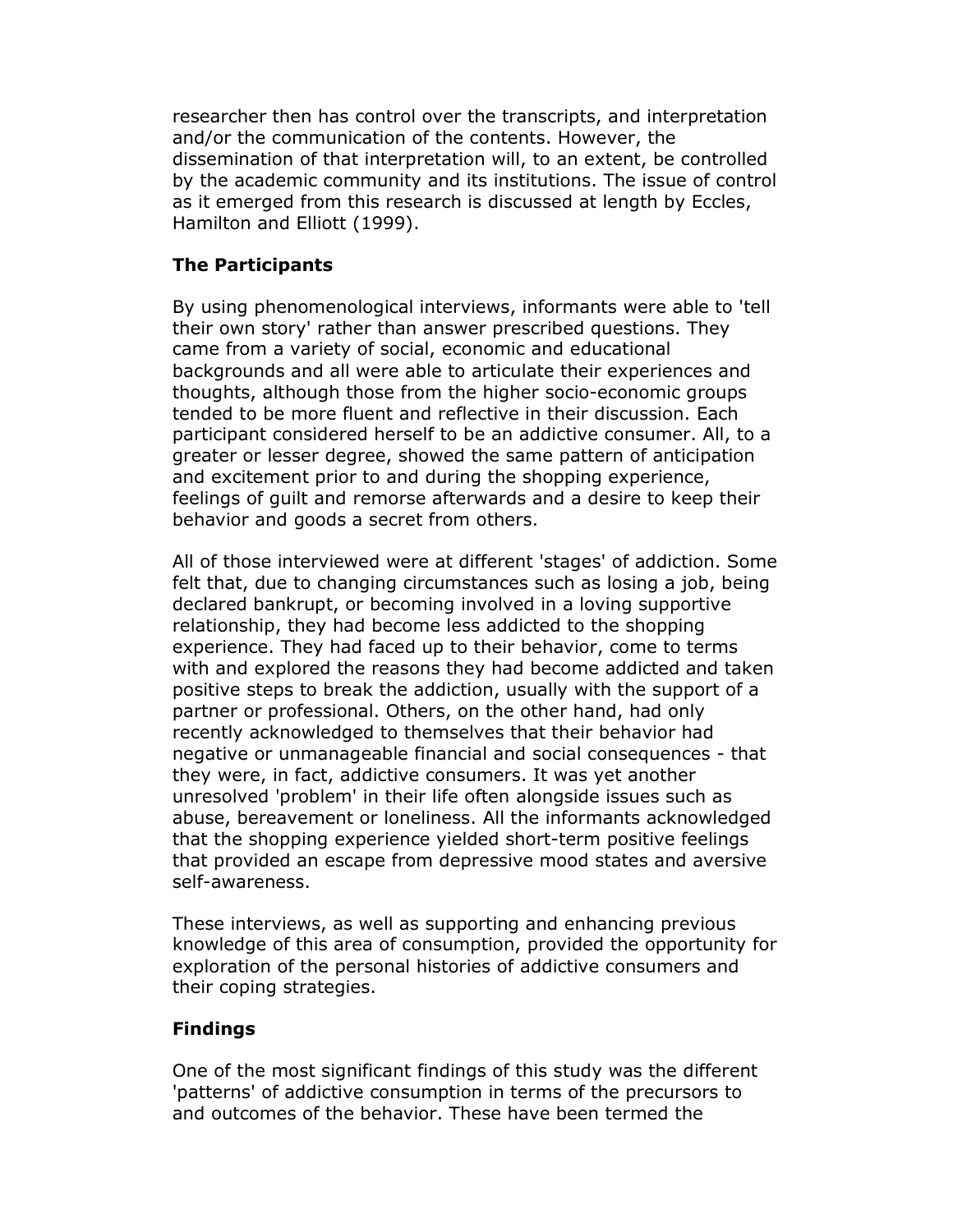"existential" addict, the "revenge" addict, the "mood repair" addict and the "serial" addict. Each is discussed in detail below, using in each case one of the informants as an example, although the patterns were generated from the findings of the interviews with all forty-six women. It should also be noted that these patterns are not mutually exclusive. Some respondents showed elements of two of the patterns, although in all cases one pattern dominated. For example, Cath, discussed below as a mood repair addict, also showed some aspects of an existential addict in creating a sense of meaning in her life through her consumer choices.

As one participant commented, "people see a smart, well-dressed woman, not a hopeless addict". Most of the women interviewed for this study presented themselves very much in this way. Superficially, an addictive consumer in the retail environment looks no different to any other consumer - an ordinary woman, engaging in an ordinary activity, to extraordinary levels. There are no physical signs; no obviously bizarre actions; no unsociable behavior that would give rise to comment from staff or other customers. All there is, is a woman immersed in, and enjoying, the same activity as most other consumers. Away from the retail environment, another picture emerges of a woman who feels guilty, hides or never uses her purchases, and soon feels the familiar craving and anticipation that only another shopping trip can alleviate. However, it would be misleading to present all these women as profoundly unhappy, or in urgent need of medical supervision. Many of them lead reasonably satisfactory lives, fulfil their roles as wives, mothers, daughters and employees, and it is only their addiction to consumption that marks them out as 'different'. To illustrate the diversity, the following table summarizes details of the first ten participants who were interviewed (2).

| Case           | <b>Name</b>           | Age           | <b>Occupation</b>      | <b>Debt</b>                   | <b>Types of Purchases</b>                               | <b>Type of Shopper</b>                                       |
|----------------|-----------------------|---------------|------------------------|-------------------------------|---------------------------------------------------------|--------------------------------------------------------------|
| 1              | Anne<br>[married]     | 65            | Assists<br>husband     | None                          | Clothes, food,<br>household goods                       | Hoarder, collector,<br>mood repairer?                        |
| $\overline{2}$ | Cath<br>[divorced]    | 40's          | Personnel<br>Manager   | None now, but<br>high in past | Clothes, underwear,<br>perfume, shoes                   | Existential/mood<br>repairer?                                |
| 3              | Renee<br>[married]    | Early<br>50's | Office worker          | Negligible                    | Anything - clothes,<br>gifts, household goods           | Hooked but not over<br>the top. Buys bargains<br>& trinkets. |
| 4              | Paula<br>[married x2] | 40            | Childminder            | £3,000                        | Goes in major phases -<br>anything Catalogue-<br>aholic | Some revenge type                                            |
| 5              | Mrs G-T.<br>[widowed] | 75            | Retired<br>(unskilled) | None                          | Car boot sales, trinkets,<br>scarves                    | Happy! Existential<br>addict?                                |
| 6              | Mrs S.<br>[married]   | 51            | Office worker          | Was £13,000                   | Anything                                                | Was totally addicted -<br>mood repairer?                     |
| 7              | Mrs H.                | 63            | Retired                | None - but                    | Clothes, presents, food                                 | Hooked! Food hoarder.                                        |

Table 1: Summary of the first ten participants interviewed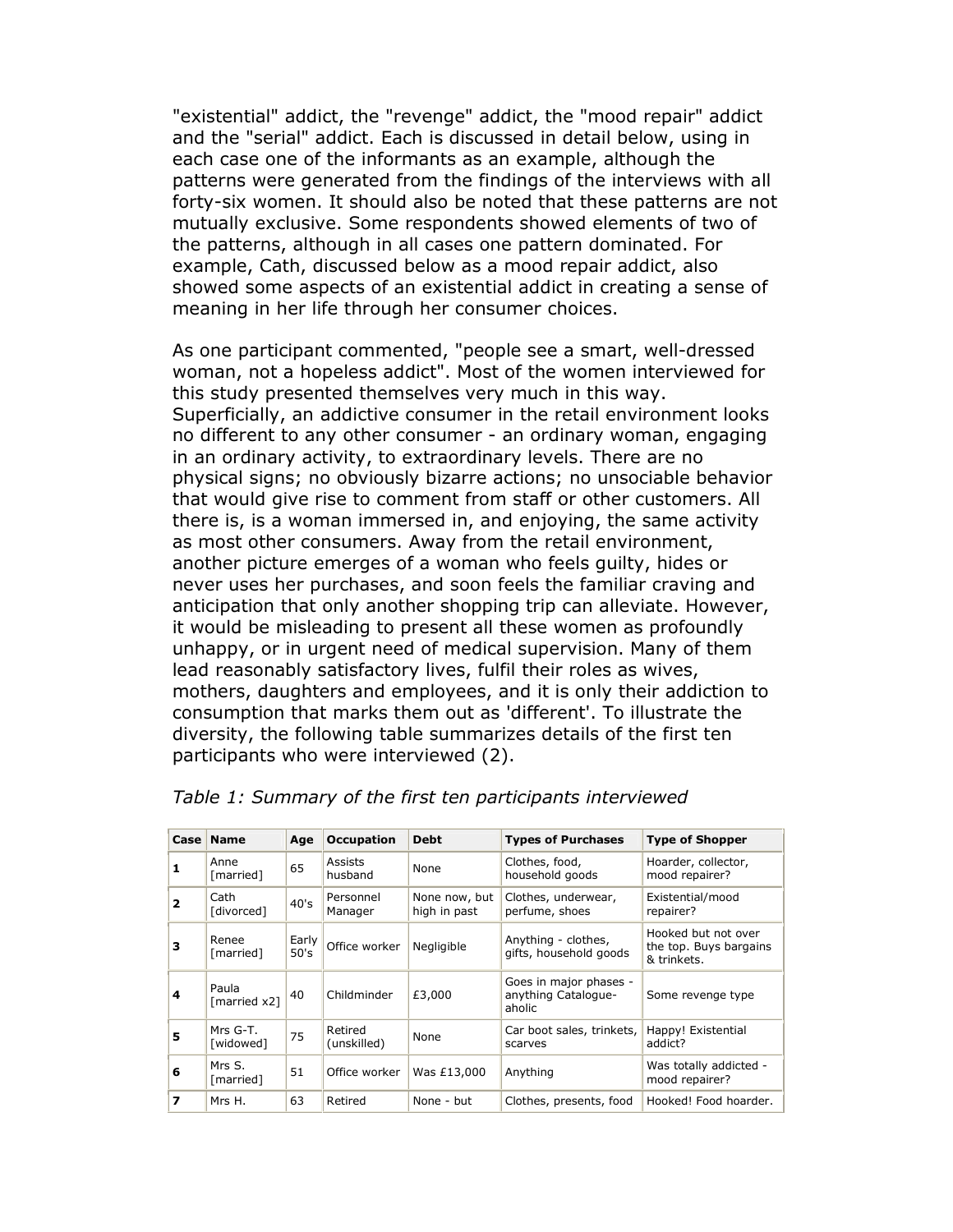|    | [widowed]                  |    | secretary                         | using up<br>£10,000<br>savings                |                                                     | Revenge shopper?                                              |
|----|----------------------------|----|-----------------------------------|-----------------------------------------------|-----------------------------------------------------|---------------------------------------------------------------|
| 8  | Freya<br>[single]          | 29 | Student &<br>psychiatric<br>nurse | Small and<br>controllable                     | Exclusively make-up -<br>high cost, high quality    | Gets a real buzz - 'flow-<br>$er'$ ?                          |
| 9  | Mrs O.<br>[married]        | 35 | Clerical<br>assistant             | £9,000                                        | Clothes, household<br>goods - now magazines         | Addict? Had eating<br>disorders and drink<br>problems in past |
| 10 | Sandra<br>[married x<br>31 | 55 | Admin.<br>Manager                 | None yet but<br>spent '000s of<br>own savings | Clothes and accessories   Frantic! A real 'flow-er' |                                                               |

# The Existential Addict

Existential addicts can be defined as those who engage in addictive consumption in order to create a sense of meaning in their lives through their consumer choices, which for them involve an experience of 'flow'. Although not necessarily intrinsically unhappy, they develop and maintain the behavior over time to an extent that is excessive. They experience the same feelings of craving, anticipation, excitement and a 'high', guilt and secrecy as other addictive consumers, but in the consumption process appear to experience a state of 'flow' (Csikszentmihalyi, 1988), where their skills as a shopper are matched by the challenge of the consumption choice and purchase. They are similar to the 'market maven' described by Feick and Price (1985) in that they are skilled, expert consumers to whom others may turn for advice. There are possible links here with other non-drug forms of addiction. For example, the thrill experienced by excessive gamblers (particularly when the game is based on skill, not just chance) may encourage them to take risky decisions (Orford, 1985). As Baumeister, Heatherton and Tice found (1994; p.223), "some gamblers take pride in their skill level and have great expectations for future winnings". They further argued that such forms of skilled performance "requires keeping attention carefully focused on the task but not on one's own internal responses and processes" (p. 52). So, it may well be that the skill, concentration and absorption in the process of consumption is not only a means of providing a short term feeling of being in control and "feeling good" but also a sense of optimism for the future.

Sandra is typical of this group of addictive consumers. She is fiftyeight years old, twice divorced and now married to Nick, who is fifteen years her junior. Her son committed suicide some thirteen years ago, but she has a married daughter and grandson. She lives in a spacious modern house in the north of England. She works fulltime as an Administrator, but is due to retire soon. She is not in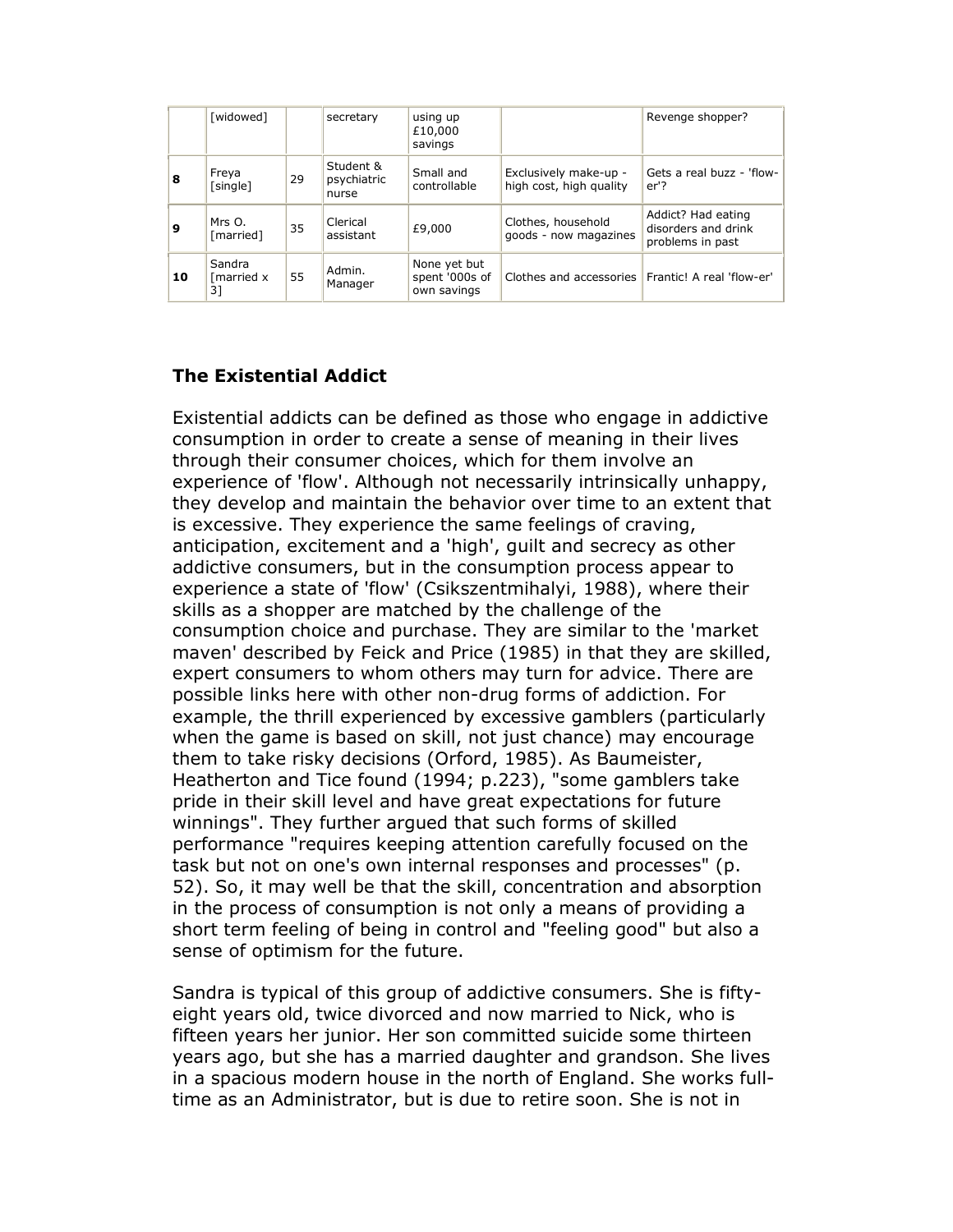debt but has spent several thousand pounds of her own savings over the past few years to pay off credit cards and loans. She tends to buy goods in phases - a week buying handbags, a few days buying blouses and so on. Sandra is extremely energetic and she does not appear to need (or get) much sleep. She is very smartly dressed and presented, and her house is tastefully decorated and furnished. She describes herself as:

... a very, very fussy shopper. I go into the shop and I've got to have a sweater. I weigh them all up; I measure them all out; I can't make up my mind about three of the same color. I bring them all home and try them on until 2 a.m. or 3 a.m. in the morning, until I find the one that is just right. Then, when I've found the right one, I have to go back the next morning and buy one of every color in that. Then, they are forgotten. Probably just hung up in the wardrobe and never worn.

She describes these phases of buying particular items as 'missions':

When I knew I was going to retire, I went off sick for a couple of days…I thought, 'What will I wear?' I've got forty to fifty work suits, but that was my next mission - something to wear in the house. So I bought tracksuits, indoor and outdoor; Reebok trainers, lightweight and silky; polo shirts in every color, so that I could have one a day, and I never wear them. I'll be like a tramp in jeans in the house or my old trousers but they are there, so that when I get out of bed I could think, "That is what I could put on". Bags next. I love leather bags…

And she goes on to describe her handbag mission. Apart from the purchases themselves, Sandra finds the whole experience of going to the shops exciting and describes the experience:

I just love the feeling of excitement and wonderment as I go into the shopping mall. I love the buzz of people; the color and displays; the whole atmosphere. I can just soak up that feeling at the beginning of my shopping trip - it's almost as if I say to myself "OK, you're at home now, you can relax and enjoy yourself."

Sandra considers herself to be a very discerning shopper ("I do surveys on things, like which will wash the best") and will check each item to make sure it is perfect (i.e. has no snags or marks) and that the fit and cut are just right. She has a real 'eye' for color and design, and can tell almost at a glance whether an item will match up with other clothes in her wardrobe. She admits:

I will spend hours both in the shops and at home considering and comparing different items - invariably, buying more than one and,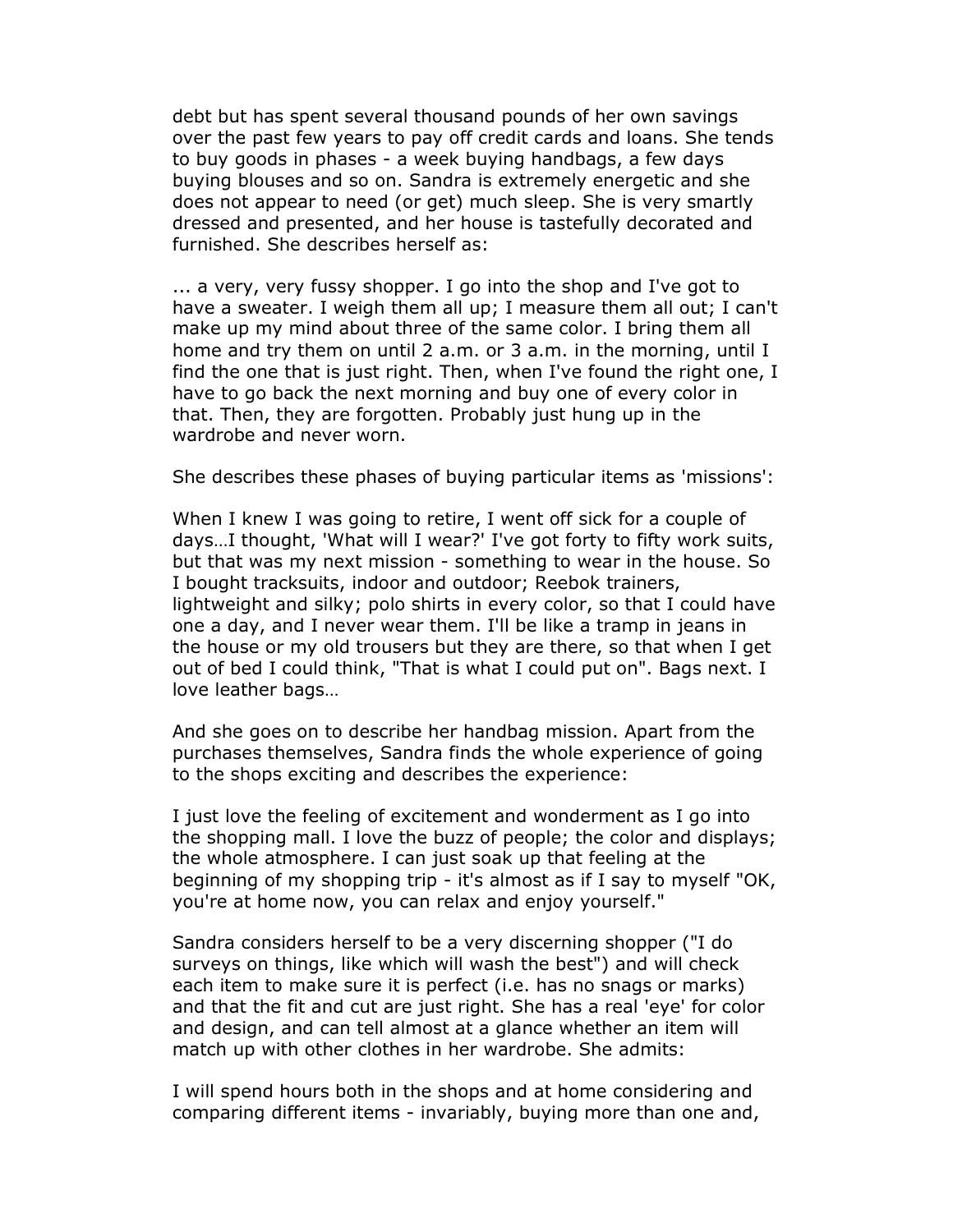on many occasions, worrying at night about something I have seen that day in the shops but not bought.

On these occasions, she will arrive late for work in order to go back to the shop as soon as it opens the next day. Sandra is not as secretive about her shopping behavior as some of the other participants:

I don't think I necessarily boast about my purchases, but I do feel a great pride when I find that 'perfect outfit' - even though I may have spent several days searching for it and it ends up, along with most of my other purchases either in the loft or hanging unworn in one of my four double wardrobes!

She feels she is seen by others as a 'canny shopper' (akin to the 'Market Maven' described by Feick and Price, 1985) who often turn to her for advice on where to shop or how to co-ordinate an outfit. However, she goes shopping virtually daily:

I get withdrawal symptoms and feel depressed if I don't go to the shops. I tried staying in on a Saturday last week and went for a long walk with Nick. We got back at 4.20 p.m. and I was sweating. I thought, "I have to go in to town" and I thought, "Well, what am I looking for? I don't need anything", but I can always see something.

About shopping generally, Sandra is quite adamant about its importance in her life:

If ever there was anyone born to shop, it must be me! I have to say it's the most important thing in my life and gives me a real sense of purpose. Although I hate the fact that I can't break the habit, if I'm really honest, I don't want to - what else could I do that would give me so much pleasure and satisfaction?

It would be unfair to say that Sandra has had a particularly charmed or easy life. She was one of five children, and her father was in the Second World War whilst her mother worked in a local mill. Although she won a scholarship to the high school, her family was too poor to afford the full school uniform - a source of great embarrassment to the young Sandra. She does admit that she wanted her children to have the material things she never had, and has had to cope with the suicide of her only son when he was nineteen years old. She does, however, come across as a person who has coped with the ups and downs of life, and is generous with her time to others, offering a sympathetic and supportive ear to those who need to talk. She is smart, articulate, intelligent and meticulous. She perceives herself as a skilled shopper - "I get so much pleasure out of it" even though "I know it is a problem".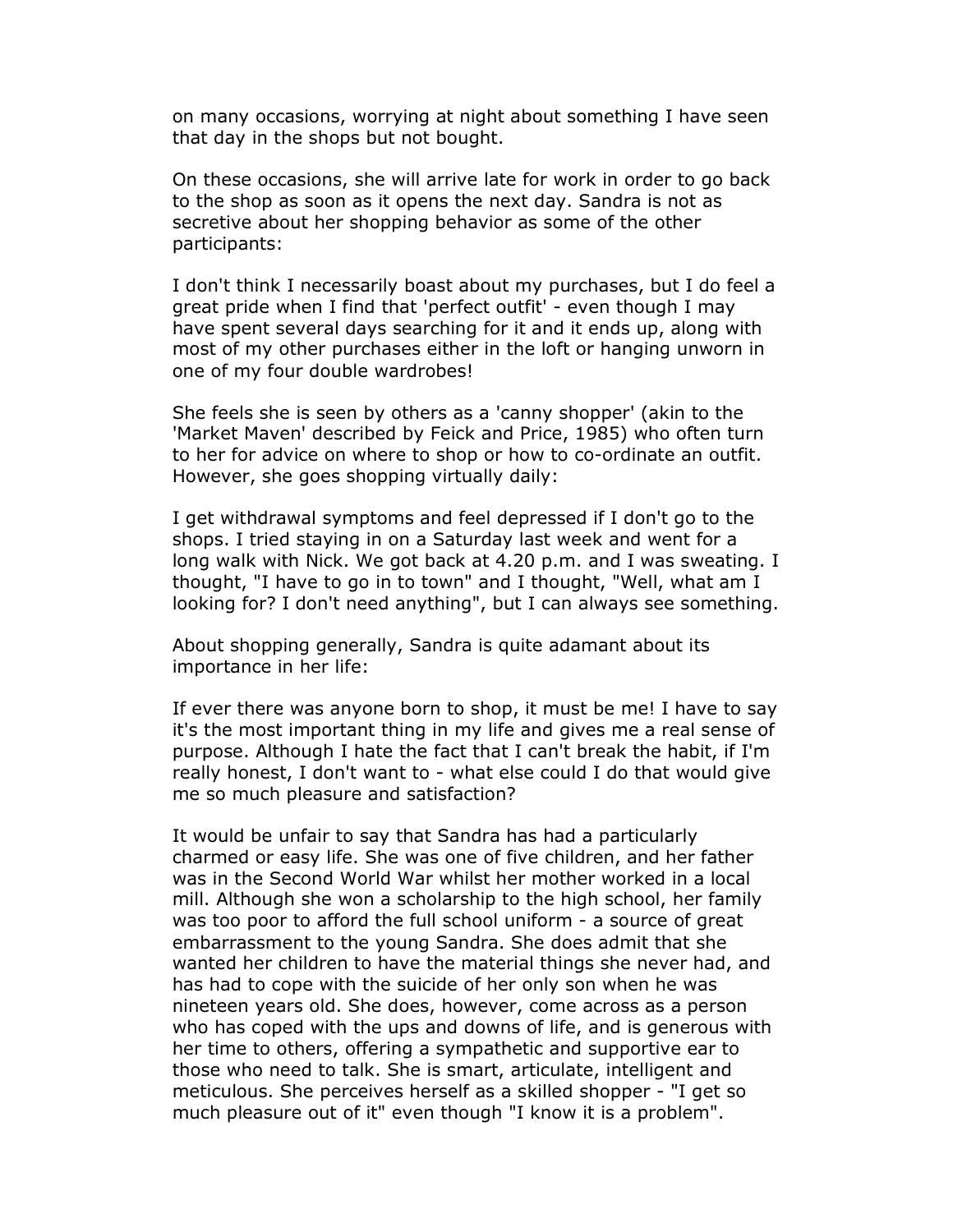Sandra was accompanied on one of her shopping trips, and the behavior she describes is evident in her actions. Her energy, determination and sense of 'mission' are quite exhausting to experience - but the very genuine pleasure and satisfaction she gains from making just the right decision and purchase is quite obvious.

### The Revenge Addict

Some addictive consumers appear to be in spoiled personal relationships (see Duck and Wood, 1995; p. 10) where they do not have a positive regard for their partner. These revenge addicts feel that they are in control whilst in the retail environment. This control is only over a small part of their lives, and the whole behavior is kept secret from others, but it seems to provide them with the focus and respite that they need from the rest of their lives. At the same time, there is the feeling of being able to 'get back at' their partner, through spending his/their money. The consequences of this form of addictive consumption are probably similar to that of all the other addictive consumers in terms of finance and personal relationships.

What seems to be common is that the development of addictive consumption as a form of revenge is not a spontaneous or one-off reaction to a particular incident. It builds up over several years and in some cases over a lifetime, and is often a last resort when all other attempts at communication with the partner have failed. All the participants who showed elements of revenge in their addictive shopping behavior appear to have feelings of lack of control in their relationship with their partner (and often, previously, their father). They felt undermined and patronized, and that their only responsibility was for 'mundane' tasks such as housekeeping and cooking. Comments such as "he still treats me like a child" were common, even though the participants themselves feel they have 'grown up' because of family or professional responsibilities. It appears therefore that these women developed and maintain their shopping behavior in order to have some kind of "exciting" or even slightly dangerous control over a part of their personal lives and their finances. This in turn suggests some feeling of power, albeit secretive, over their partner. The fact that many partners appear to tolerate what they know or suspect about the shopping activities seems, if anything, to encourage the participants to take even greater risks and be even more outrageous in their activities (Elliott, Eccles and Gournay, 1996a and 1996b).

Angela is thirty-six years old, married and with three daughters under twelve years old. She lives in a large and elegant Victorian house. She was very spoilt as the youngest of four children and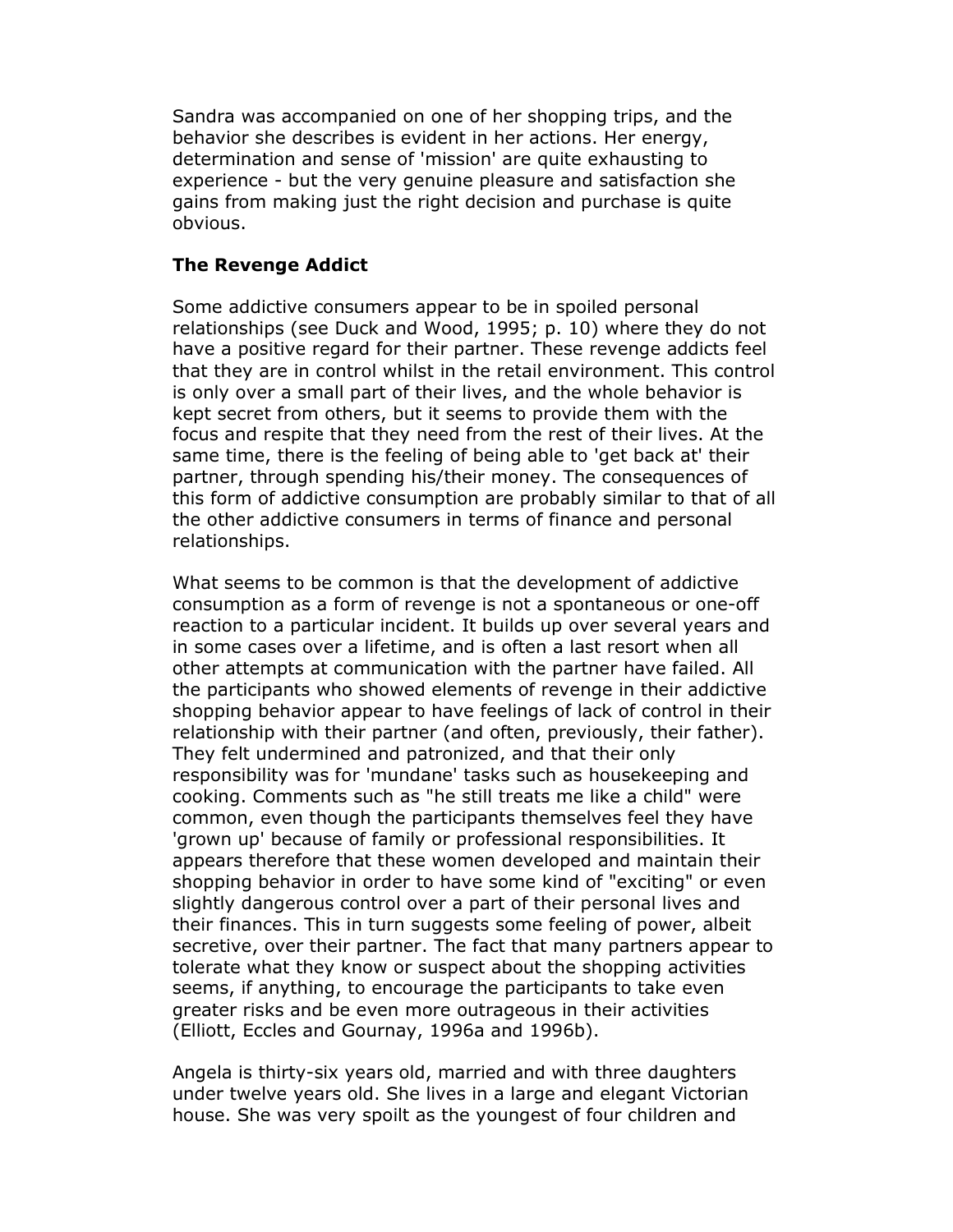admits that she was her "father's favorite". Her husband, aged forty-three, is a medical practitioner working long and irregular hours. Angela works part-time at the local radio station. She is not in debt, as her husband pays off the credit cards regularly and she has a small inheritance of her own. She buys clothes and accessories and is particularly interested in attending fine arts auctions. Angela and her husband appear to have a fairly stable and loving relationship, but she feels that he has taken over from her father as an indulgent father figure:

He says: "Well, you were spoilt as a child and I suppose I will have to continue the tradition."

About her husband she says:

He loves to work and, in the early days when the children were very small and I was bringing them up practically single-handed, he would work Saturdays and Sundays. I would resent that so I would think, "Right, if he's working, then I'm spending." Now we're in a vicious circle - I'm spending and he's working. And I say, "Can't you cut down the work? Can't we go away for the weekend?" And he says, "How can I? I have to work to pay the bills." In the early years we would have big rows about it.

She feels her husband treats her as frivolous and incompetent with regard to money:

Sometimes I get the Spanish Inquisition, especially when it has peaked over £1,000...until recently, it would have been: "Show me your checkbook. Where has this money gone?" and I, trembling, would have to give him my check stubs. And I would say, "Look, we're living in the 1990's, not the 19th century" and I would put a stop to that and now I won't comply any more.

Angela herself seems to be in conflict between the child in her that wants to "get back" at her husband, and the adult who has responsibilities as a mother and worker. About her shopping behavior she says:

The sensible side of me says, "Stop it - grow up!" whilst another little voice is saying at the same time, "I deserve it, and I want it, so it's mine."

Angela considers herself to be generally happy and fortunate. She doesn't feel that she shops to bolster low self-esteem or depression, but acknowledges it may sometimes be through boredom and is often a way of getting back at her husband (even though she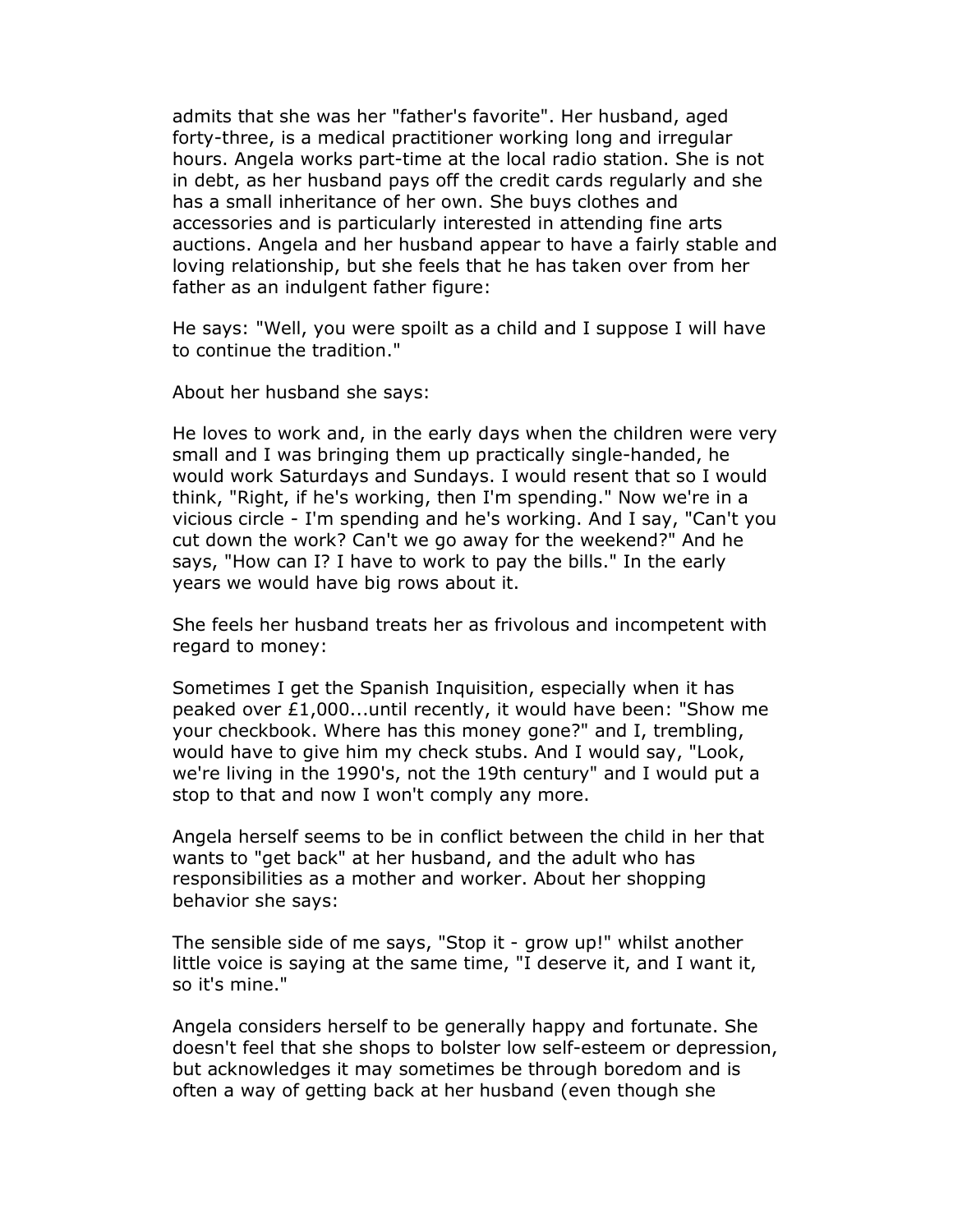acknowledges that he has no idea of the extent of her shopping and spending):

Sometimes when I'm shopping, I see something I like and it's as if I think: "Right, I'll show him!" Even though he doesn't know how much I'm spending, I feel that I am getting revenge on him for all the times he ignores what I want or isn't there when I need him. I don't think I could confront him anymore, but I really can get back at him through shopping.

She and her husband rarely spend any time together, and he leaves the running of the household and bringing up the children mainly to her - which she generally enjoys but sometimes finds lonely and boring. She has no other close confidantes. The fact that her husband is so dedicated to his work and spends time and energy on that - to the extent, perhaps, of being a "workaholic" - presents codependency as a possible explanation for the development of Angela's addictive behavior. According to Gordon and Barrett (1993) "the codependent individual may suppress feelings, harbor anger and resentment, suffer from low self-esteem and be trapped in the belief that there is no way out of the conflicted interpersonal web that would not be destructive to self or others" (p. 311). This would suggest that Angela may be using her behavior in order to exert control in a damaged relationship.

# The Mood Repair Addict

Although the term 'mood repair addict' suggests someone who is intrinsically unhappy, women with elements of this pattern in their behavior did not present themselves as particularly depressed, and were articulate and thoughtful in their comments. The sort of negative moods or feelings these women describe include feeling "cheesed off", needing "a fix", "not having anyone to share things with", "a bit of comfort", and being "fed up". Although some of them talked in terms of being or having been depressed, such depression appears to be reactive rather than endogenous. It occurred as a reaction to negative external events that were, at the time, beyond their control. By developing and maintaining an activity they already found pleasurable and satisfying (i.e. shopping) into an addiction, they had also taken some kind of action (albeit excessive and secretive) which they felt helped them cope with and survive negative times. Even though their behavior may be described as being out of control, the consequences of their addiction do not necessarily have to be extreme. It appears by trying to stay in control of a difficult or unhappy situation, one of the activities they enjoy most (i.e. shopping) is developed and maintained until *it* controls them (unlike the type of "compensatory consumption" described by Eccles and Woodruffe, 2000). It may be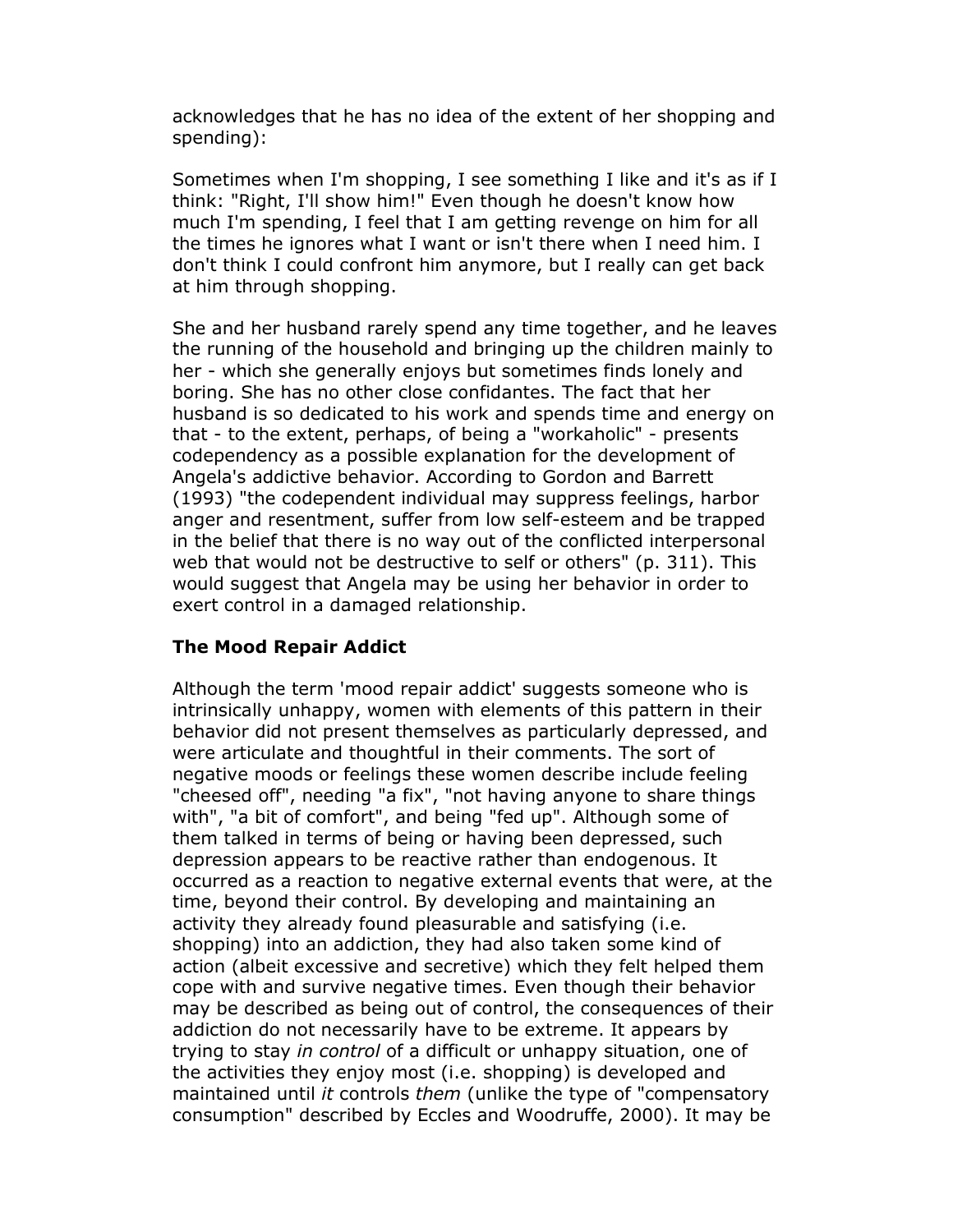that mood repair addicts progress in and out of addictive consumption over many years, using it as a relatively short-term coping mechanism as events occur in their lives.

Shopping as a means of alleviating negative mood states has been extensively studied and commented on by within the consumer research arena by, for example, Woodruffe (1996), Gronmo (1988) and Luamala (1998). As Annie Chan (2001) found from her accompanied shopping trips with three women in Hong Kong, "All three women confessed that occasionally they feel an inexplicable need to spend some money, usually when they are unhappy or troubled by certain things" (p. 213). However, when this "occasional need" becomes a daily necessity, it is possible that such shopping shifts from becoming a short-term coping mechanism to a longerterm addiction. Cath is a typical example of a mood repair addict who recognizes now that her addiction developed three years ago, during the breakdown of her marriage. Like many of these women, she has always enjoyed shopping, but recognizes that:

When I divorced, or coming up to the divorce, I think it became a problem. I tended to make up for lack of emotional comfort by shopping and buying things…

Cath is in her mid-forties, and lives in London with her teenage daughter. She is a personnel manager for a large national organization, and is highly articulate, intelligent and professional. She has a high salary and little debt now, but has spent thousands of pounds in savings and the divorce settlement. At the time of the divorce, she felt "very low, and very depressed":

Interviewer: What did the shopping do? Attempted to make you feel better. It didn't work though, in the long term, it never does. Three of my things would be underwear, nice perfumes and shoes, and I would buy if I needed to or not. And especially things like underwear, and if I see a set I still buy it. That would make me feel nice and pretty, but then I've nobody to see it, and nobody to share it with, and then it didn't give the buzz anymore. That was part of it you know, you work it out. Part of it was not having anybody to share things with and I was trying to make up for that by shopping. Interviewer: Just spoiling yourself? Yes, and towards the end of the marriage was the same, when I knew everything wasn't right. But now I feel more that it's not so important anymore. I think because you're on your own, and you manage, and the world doesn't fall apart.

Alongside coping with the divorce, Cath also suffered badly from PMT (pre-menstrual tension). She recently had a hysterectomy and it now on hormone replacement therapy (HRT). She feels that this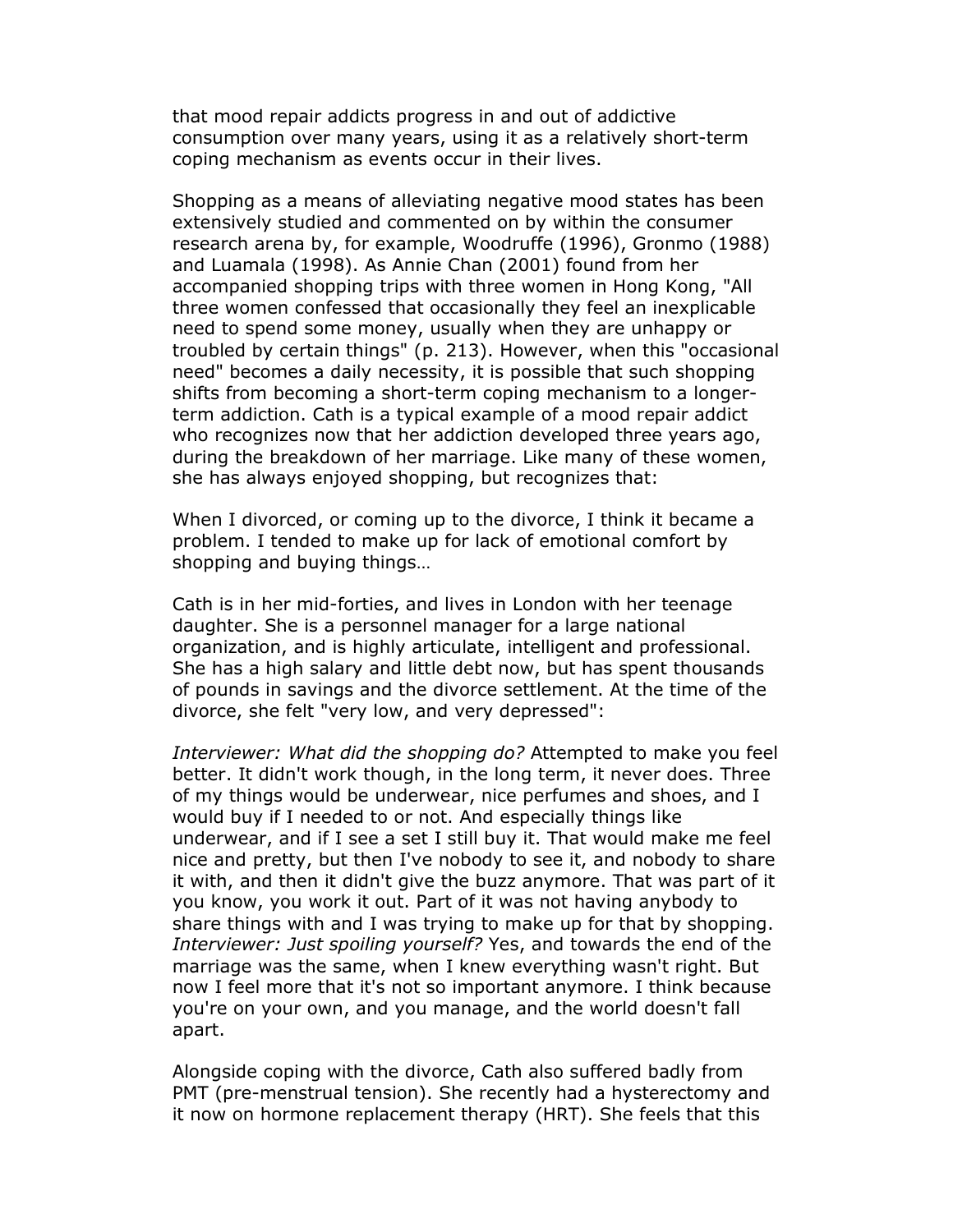has made a significant improvement on her mood swings, and, because of that, decreased her need to shop:

I also think that some of it [the need to shop] was driven, like PMT time, instead of bingeing on chocolate, I would go out to the shops. [...] Other people have now commented that I'm more relaxed. I had a hysterectomy in the summer and I'm on HRT and I'm not getting the mood swings. And honestly, since then, I'm not getting the urge to shop as much.

So time has helped Cath to overcome all the emotional and healthrelated issues that were making her so unhappy. During this period, her consumption behavior, whilst out of control, ironically gave her a sense of being in control whilst everything else around her was unmanageable. Finally, her doctor prescribed her some mild sleeping tablets for a three-month period. This, she acknowledged, meant that:

I stabilized, and then once I stabilized, I felt in control. I'd just felt totally out of control before - not out of control in terms of going loopy, but if I stopped thinking about work or something specific, I started panicking - that sort of out of control. I hated it.

Cath has now had the time and opportunity to reflect on the three years when she was addicted to shopping, and spent so much energy and money on the whole consumption experience. Now, her behavior is much more under control but she is aware that:

I'm never going to be not a shopper. There's no way, because as I say, right from a very young age I have enjoyed buying.

However, for the time being, she can enjoy shopping without the feelings of guilt and secrecy, and keep it as an enjoyable but no longer crucial activity in her life.

#### The Serial Addict

This group of participants shows evidence of deep-rooted unhappiness. They have often been addicted to other behaviors or substances (e.g. alcohol or eating disorders), or are currently being treated for clinical depression. Their consumption behavior tends to be more spasmodic and manic, although the actual process of the addictive behavior is similar to that of all other addictive consumers. However, their individual histories and personalities suggest profoundly unhappy women who have struggled for years to cope with and fend off depression.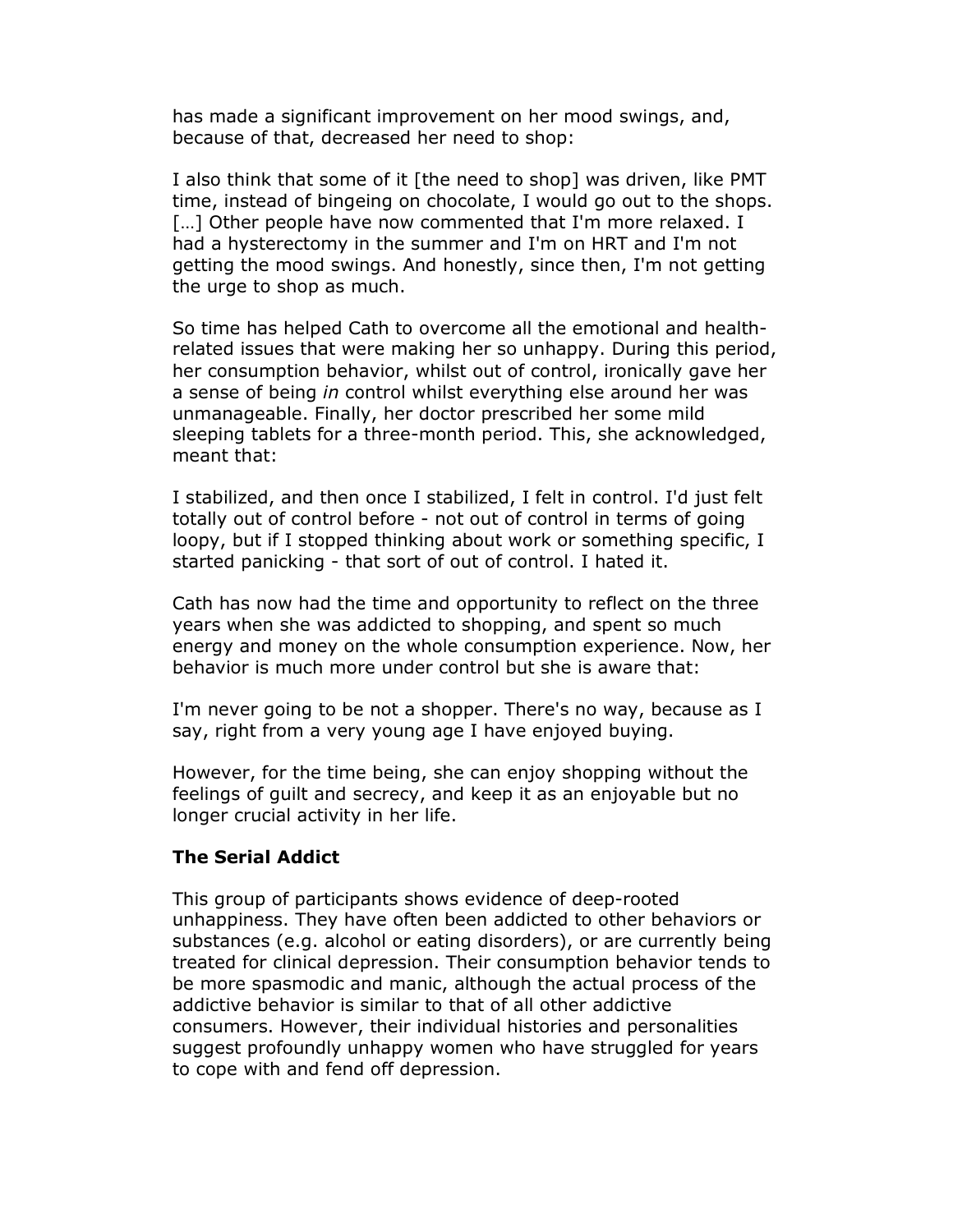For consumers who show elements of the serial addiction pattern, the precursors to their behavior are complex and deep-rooted. Their consumption is just one of so many other dysfunctional behaviors, that it would be inappropriate to attempt to address it in total isolation. It is, however, possible to conclude that in all such cases, the addiction to consumption is probably the least of their problems. They may be in some debt, or spending more than they would wish on consumption, but the effects on their physical health are less damaging than alcohol, exercise or food abuse, which some of those interviewed had been addicted to in the past. As Harris (2000) states "some people practice serial addiction and substitute one addiction for another, such as replacing smoking with overeating. Others practice addictions simultaneously, such as shopping and overeating, or drinking and smoking" (p. 207). By drawing on the work of Lefevre (1988) and Wilson-Schaef (1987) she suggests that such addictions are used to mask and perpetuate feelings of hopelessness and powerlessness. However, the risk is that by treating one form of addiction without taking account of other previous or concurrent addictive behaviors, underlying issues and reasons for such behavior developing in the first place may not be fully addressed, leading to the substitution of yet another addiction. For these addictive consumers, breaking the cycle of serial addiction may be longer term and more challenging than for others.

Sally is aged forty-seven, with a husband and two teenage children, as well as two older children from her previous marriage. She lives in Scotland, and works full-time as a researcher, using her own salary to pay for her excessive consumption. She has debts of about £1,000 at present, which she is desperately trying to control. She is a well-dressed, articulate and intelligent woman, who has had several addictions in the past.

Sally had a difficult childhood. Her father was a heavy drinker, which impacted on the family income. It is also probable that this factor affected her own development and behavior - as Sher (1993) points out "children of male alcoholics are approximately five times more likely than children of non-alcoholics to become alcoholics themselves at some point in their lives" (p. 3). Her mother appeared to be the mainstay of the family:

My mother was one of that kind that kept us all together, type of thing. Like, I suppose, she always made sure that we had everything. We never really went without because of mother. But I went to Dysfunctional Families at one point to find out things about what made me do the things that I did, because in saying that, I didn't want to make the same mistakes with my kids that I thought my parents did with me. But they didn't really make mistakes, it's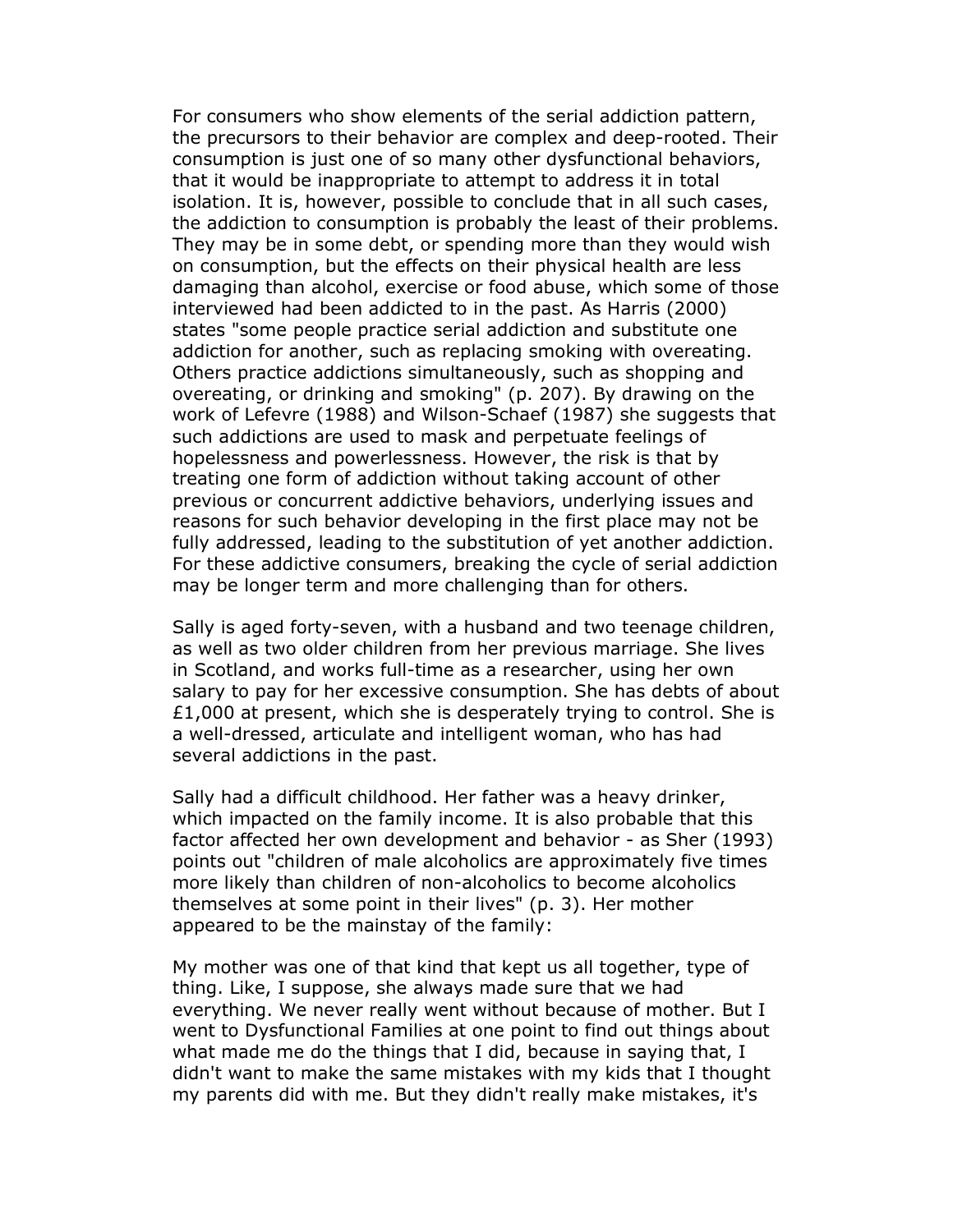just that they didn't know any different…my mum can still pull the strings…even though I am grown up and she still has got control…I still look for affection and approval from her.

About her life now, she says:

Well, I'm an alcoholic, and I've been sober for coming up to fifteen years, and when I stopped drinking - I've got an obsessive personality - and maybe I didn't have the money to spend then. Like, I'll go from one crutch to the next, it must be something in my make-up. In my classes, you were taught to look into yourself, so maybe I'm looking into myself more than other people. I don't know why I was doing [the shopping]. I think it may have been to get a high, to get the high that you get from alcohol or drugs, but it's not a chemical thing. Interviewer: Are there other things you've been hooked on? Food…when I got myself into difficulties with the spending, I recognized what I was doing, and it seemed to be that I started putting weight on because I suppose I was comfort eating, and then the slimming seemed to become an obsession.

Her colleagues at work don't know about her private life:

Nobody knows that I go to AA. They know that I don't drink, but they don't know anything else about me…but when we talk about spending and things like that, they do the same. And they think they're OK, but I analyze mine because I know I'm not…It wouldn't be a problem if I had the money, but it is a problem because I don't know if I'm totally happy. I would say that my husband is really good to me; nice children; nice family - no worries there. Why do I do it? Interviewer: Have you - if this is too distressing then you don't have to talk about it - but did you go through analyzing why you became an alcoholic? Well, at AA you're told really not to, because for whatever reason, you become a heavy drinker and you cross the borderline from being a heavy drinker to being an alcoholic. Which leads to the "why's?". "Why me? Why did I have to be an alcoholic?" And so they say, "Well, why not? Why not you? Why are you so…?"

Although Sally has a history of addiction, she finds it impossible to pinpoint why. Whether or not this would make it easier for her to break the addiction cycle, she cannot articulate. She says:

Mine isn't a safe job…I do actually enjoy the job that I do, and I like it. So there is nothing really that I'm unhappy about, in my life, that would make me do these things. I don't know - you see other people buying stuff, and I can't say it's jealousy - that I want to be the same as them…that's not what really makes me kick into buying something, it's not to be as good as somebody else or even to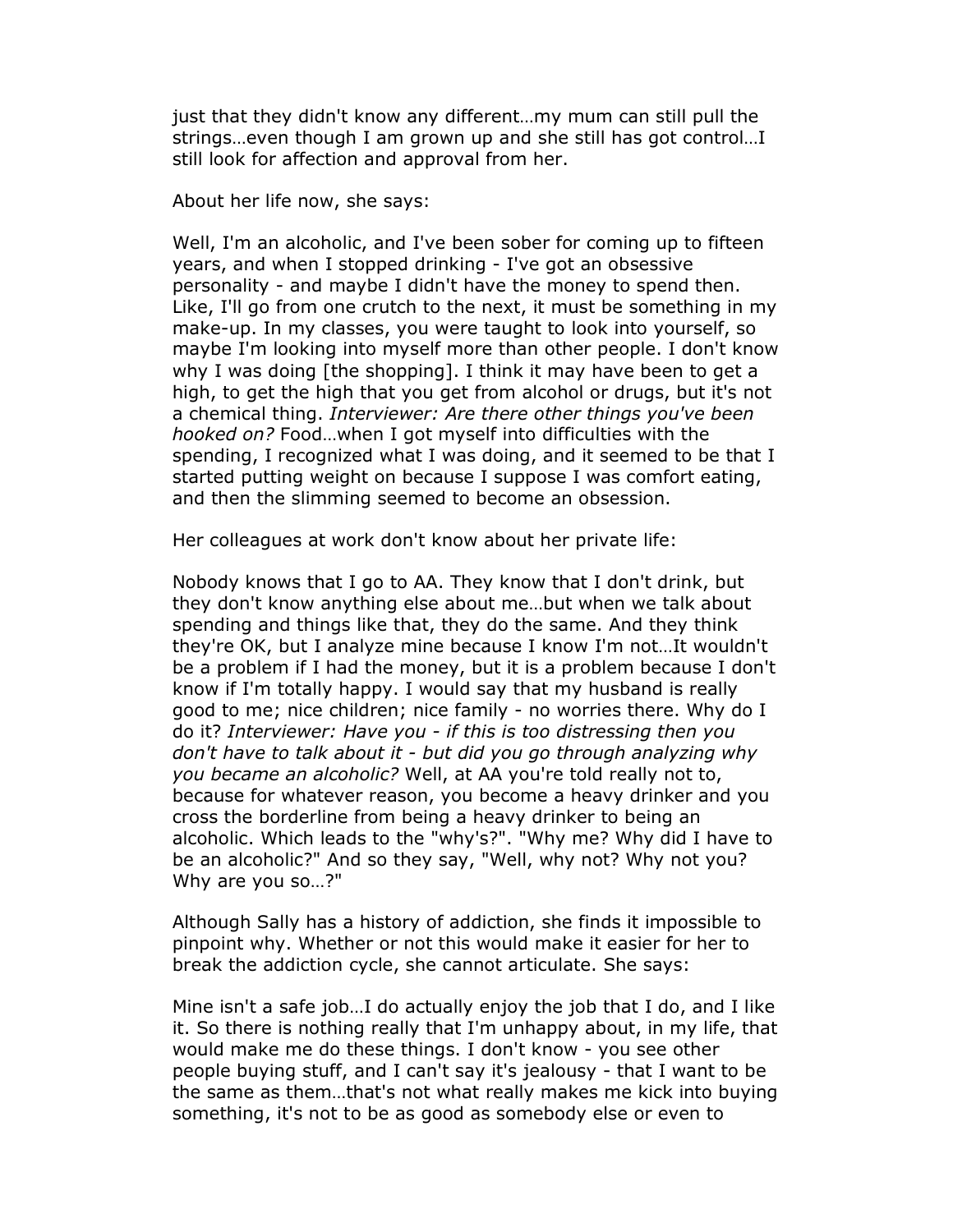impress somebody else. *Interviewer: What is it*? I don't know. I wish I did.

At the time when her drinking was most problematic, Sally was drinking regularly with a group of other people, who she described as heavy drinkers:

But even then, they probably wouldn't want to do anything about their drinking, whereas I saw that it was ruining my life. My daughter wasn't born then, but my middle one was about two years old. I was putting him to sleep drinking, trying to sober up for when he wakened up, and it was a horrible existence and I knew there was something wrong with me. I had a thought that I couldn't go on with it, so I telephoned for help.

About her shopping, she says:

I had got a card from Debenhams [a UK store], and I went right up to the full limit, and I was buying things and hiding them. When I took them home instead of, like, showing them, I was hiding them. I got this big kick out of it and I didn't seem to have any control - it seemed that when I was buying, it wasn't the money. Yet if I didn't do it I was getting withdrawal symptoms…it's just like an obsession in me and I can't seem to stop.

Although Sally has attended several different types of self-help groups over the years, including Alcoholics Anonymous, Over-Eaters and Dysfunctional Families, she refuses to talk to the doctor about her deep-rooted unhappiness and various addictions "in case they think I need to see a psychiatrist or something". In summary, Sally feels she lurches from one addiction to another. Although she acknowledges all the positive aspects of her life and lifestyle, she is still unhappy, like other serial addicts, and unable to identify herself as the root of this unhappiness. At the time of the interview, she had not spoken to anyone else about her addictive consumption, even though she had sought help from other self-help groups. Sally's behavior appears to go beyond that discussed above of consumption as a means of mood repair.

For the women interviewed who showed elements of serial addiction, the feelings of hopelessness and powerlessness were much more deep-rooted when compared to the other addictive consumers interviewed. As Harris (2000) noted, "treating someone for a shopping addiction is only successful if it addressed the underlying needs and feelings which trigger the addictive behavior. Failing to do so often results in giving up one addiction and replacing it with another " (p. 212).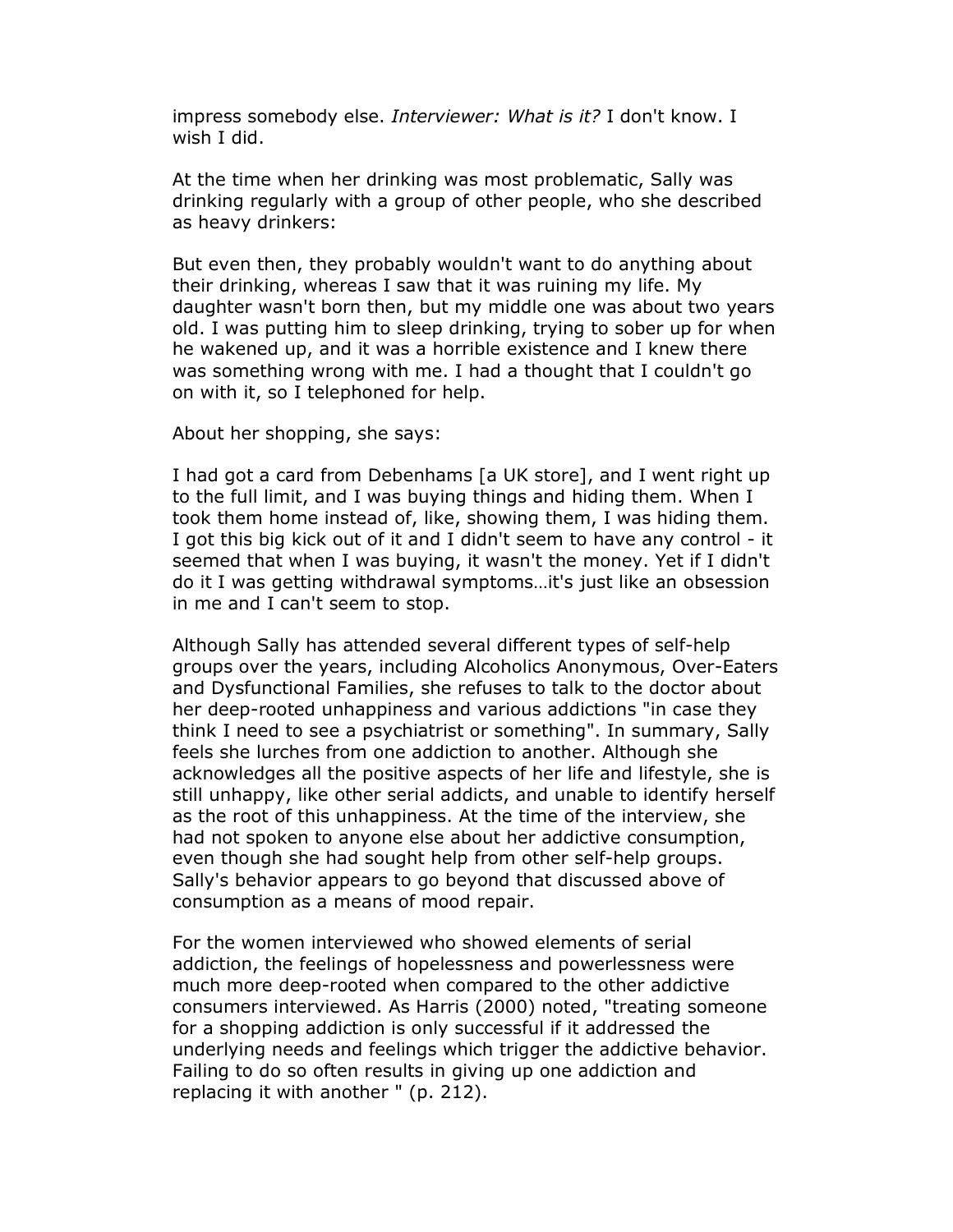### **Discussion**

There is no single explanatory theory of addiction (McMurran, 1994). Researchers (such as Harris, 2000; Orford, 1985; Heather and Robertson, 1997) would argue that economic, sociological or physiological factors, for example, have a contribution to make to a greater or lesser degree. This study has attempted to understand how and why some consumers develop and maintain their consumption behavior over time, to the extent that it becomes a (or even the) central focus in their lives. Despite the apparent loss of self-control suggested by this excessive behavior, it may be, paradoxically, the only time these individuals feel in control. It is possible to observe the behavior within the wider context of the lives of addictive consumers. A range of internal and external factors and experiences, such as culture, family, personal thoughts and feelings, appear to strongly influence the development and maintenance of this behavior.

This develops research by, for example, Thompson, Locander and Pollio (1990) and Elliott (1995). They suggested that the issue of consumers of being in or out of control of their consumption experiences reflected an anxiety about "not buying the 'right' way, so that women felt guilty when they perceived themselves as not making rational purchase decisions" (Elliott 1995, 292). A strong emergent theme from this research is feeling in or out of control of one's life or situation. What transpired from the interviews was that each of the participants in the research, to a greater or lesser extent, was living in a situation where they felt they had little control over many aspects of their everyday lives. The causes of this were varied, but included living with an over-dominant partner, being unemployed or under-employed, marital breakdown, or longterm illness. For the main part of their everyday lives, these women felt that both major and minor decisions were being made for them - that their lives were being "managed" by someone or something out of their control.

This contrasts with their reflections on their shopping experiences. In the shopping environment, awareness of the surroundings and atmosphere enhances their feelings of being in control of themselves. They can choose where to go, what to look at, what to buy. In other words, for this period of time, addictive consumers can make their own decisions, untroubled by external pressures or concerns. It is an important "space" in their lives where they can remove themselves not only from everyday issues, but also take full responsibility for what they are doing. As noted by one participant, "It's a sort of freedom."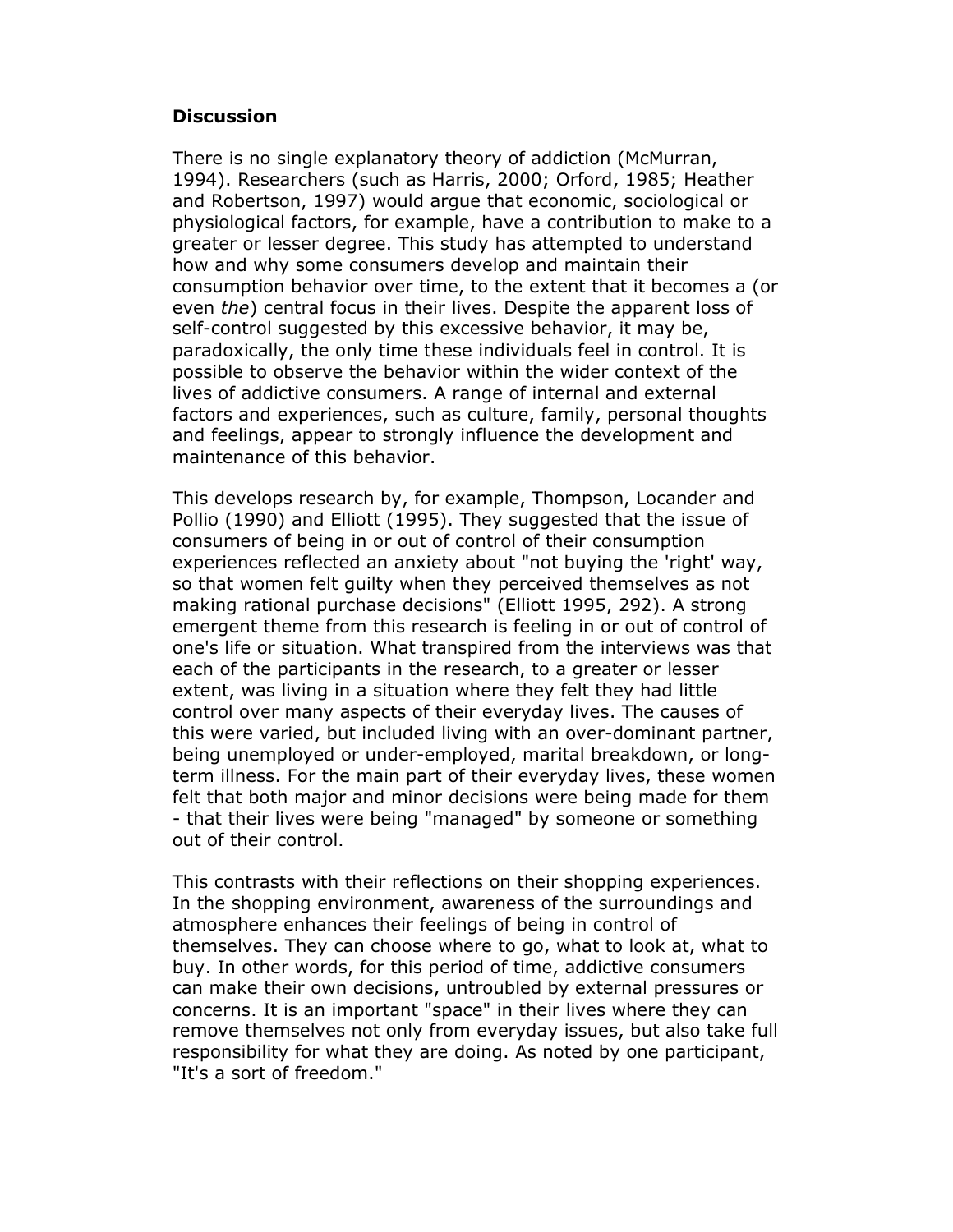Even beyond the shopping environment, this element of being in control continues. Secreting the goods away, sorting out and paying the credit card bills, hiding both the purchases and the consumption behavior from partners, friends and families all contribute to the feeling that a small part of their lives is free from the knowledge and interference of others. Addictive consumption has been reported in terms of being 'out of control' behavior. Baumeister, Heatherton and Tice (1994) believe that this type of shopping behavior "represents a considerable problem with self-control" (p. 224). Faber and O'Guinn (1988) concluded, "these people…sometimes feel out of control while buying and experiencing [sic] an inability to control their behavior" (p. 105). Scherhorn, Reisch and Raab (1990) supported this finding. In their research, they found that two thirds of their sample of 26 experienced feelings of a loss of control - "these persons experience a loss of control in the sense that they buy too much, feel guilty and have a bad conscience" (p.378). Yet the findings from this present study suggest the contrary. The shopping and associated behaviors appear to provide feelings of empowerment and emancipation, through a process of self-management.

It may also be that these some of these women are adopting what is usually considered to be a more male-based coping mechanism for negative mood. This applies particularly but not exclusively to mood repair addicts. Nolen-Hoeksema (1987) argues that "men's responses to their dysphoria are more behavioral and dampen their depressive episodes, whereas women's responses to their depressive episodes are to ruminate and amplify them" (p. 274). She argues that there are distinct gender differences in the way that periods of depression are addressed. By ruminating and trying to find the possible causes of their mood and implications of their depressive episode, women are more likely to prolong the depression symptoms. By taking an active course of behavior, men are more likely to dampen and shorten their depressive symptoms. What seems remarkable about many of these women is that they seem to be engaging in *both* coping mechanisms. They are still very aware of the pain and unpleasantness of their situation, and do not appear to be seeking to totally escape from these experiences. On reflection, they articulate a certain wisdom and understanding about what they did and why - which was to actively seek out a pleasurable, familiar and socially-acceptable experience in order to allow negative feelings to recede, if only on a short-term basis. The difficulty these consumers have over 'normal' consumers is that the coping mechanism developed is so successful that it is eventually maintained over time as an addiction, with all the characteristics of such addictive behavior.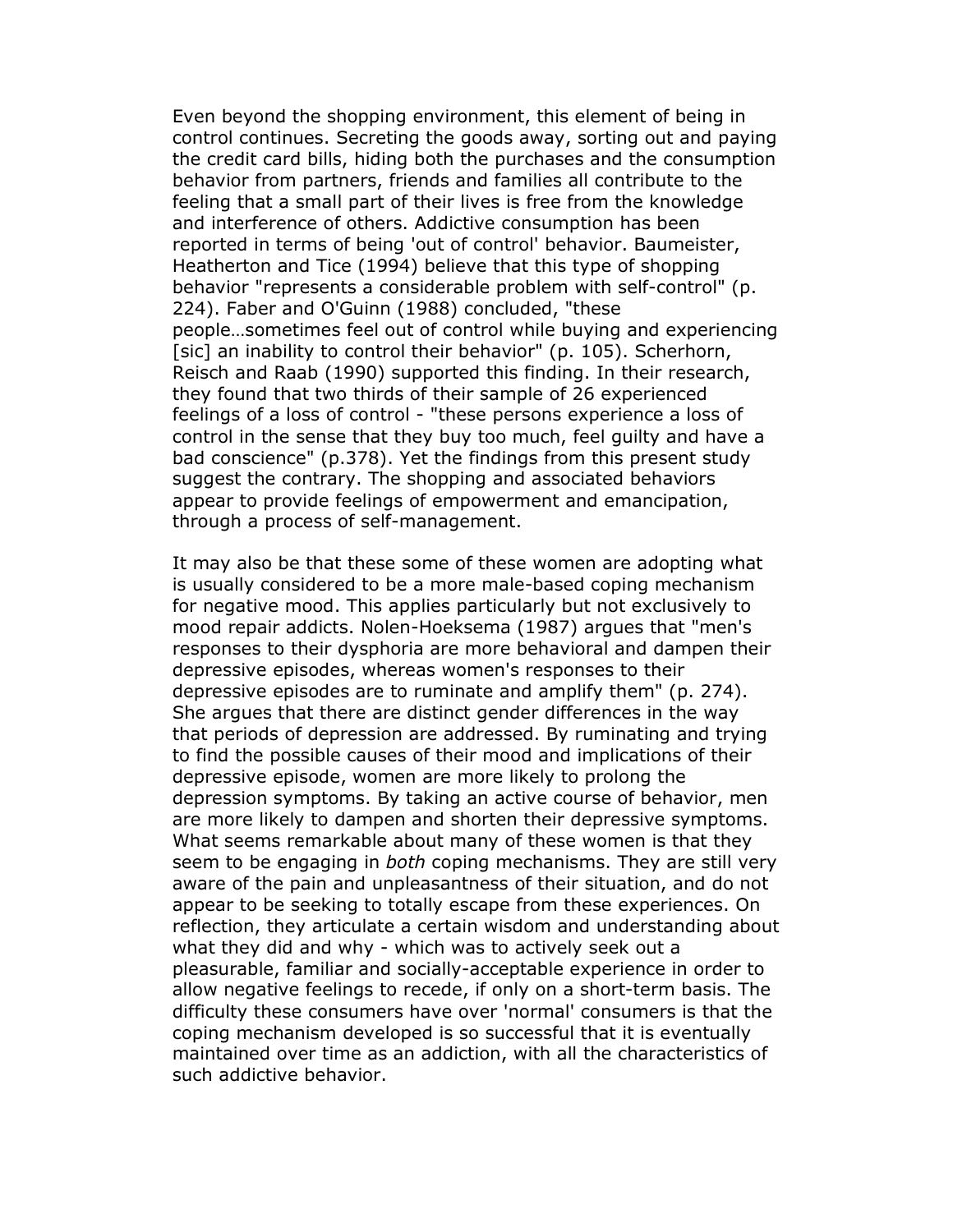Baumeister, Heatherton and Tice point out that "even the most lawabiding citizens suffer from problems arising from lack of selfcontrol" (1994: p. 4) evidenced through, for example, a reluctance to give up smoking, poor eating habits and inadequate exercise that may all lead to subsequent health problems. They argue that being in control requires self-regulation and that when this fails it can be understood in two forms - underregulation (a failure to control oneself) and misregulation ("controlling oneself in a fashion that produces an undesirable or counterproductive outcome" p. 33). This latter concept could well be applicable to addictive consumers. Arguably, addictive consumption can be seen from two points of view - as a positive means of coping with and making sense of ones life or, in more negative terms, as a form of distorted self-control that has inevitably negative consequences.

Addictive consumers should not be perceived as necessarily 'dysfunctional' or 'aberrant' women - the fact that many of them appear to be using their consumption activities as a means of coping, should perhaps be seen in more positive terms by others, despite any negative consequences. At the very least, it provides an alternative to ruminating and introspection; at best, it may prevent other more damaging behaviors (to the self or to others) being developed such as alcoholism, shoplifting or drug dependency. Within the UK, there has been an increased interest in the shopping experience and shopping behavior of the consumer as an individual. Recent studies have explored, for example, the phenomena of compensatory consumption (Woodruffe, 1996), the apathetic shopper (Reid and Brown, 1996) and addictive consumption (Elliott, 1994). Woodruffe (1996) suggested the concept of a continuum of consumer behavior, with apathetic shoppers at one extreme and addictive consumers at the other. Although simplistic, such a model presents a useful starting point for researchers to begin to identify the fragmentation and typologies of consumers in the 21st century which potentially can embrace internal and external factors, can allow for change over time of the individual, and can encourage researchers to view the consumer as a constantly changing and adapting individual. It is within this context that researchers can understand addictive consumption as an extreme yet significant facet of consumer behavior.

#### **Notes**

1. In line with Denzin and Lincoln (1998; p. 29), the term 'empirical materials' is used in the context of qualitative research, in preference to what is traditionally termed as 'data'.

2. All names have been changed to ensure anonymity.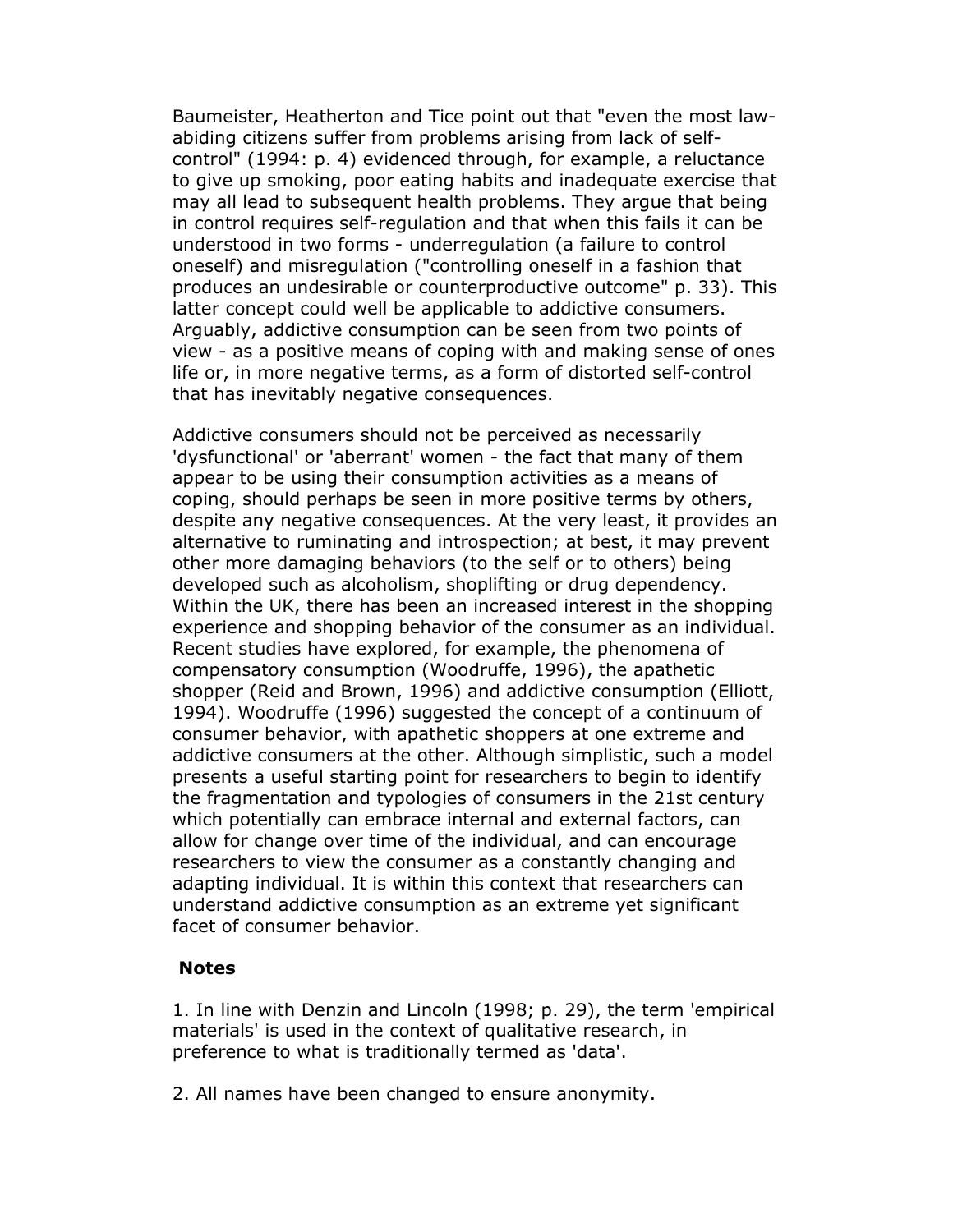# Acknowledgements

This research was supported by the UK Economic and Social Research Council (ESRC).

### References

Baumeister, R., Heatherton, T. and Tice, D. (1994). Losing Control: How and Why People Fail at Self-Regulation. San Diego: Academic Press.

Belk, R. W. (1991). The history and development of the consumer behavior odyssey. In: Belk, R. W. (ed). Highways and Byways: Naturalistic Research for the Consumer Research Odyssey. Provo, UT: Association for Consumer Research, 1-12.

Chan, A. H-N. (2001). Shopping for fashion in Hong Kong. In: Mathews, G. and Lui, T-L. (eds). Consuming Hong Kong. Hong Kong: University Press, 141-172.

Concar, D. (1994). The roots of addiction. New Scientist, 1 October, 26-36.

Csikszentmihalyi, M. (1988). The flow experience and its significance for human psychology. In: M. Csikszentmihalyi and I. Csikszentmihalyi (Eds.) Optimal experience: Psychological studies of flow in consciousness, 36-59. Cambridge: Cambridge University Press.

d'Astous, A. (1990). An inquiry into the compulsive side of 'normal' consumers. Journal of Consumer Policy, 13, 15-31.

Denzin, N. K and Lincoln, Y. S. (Eds.) (1998). The Landscape of Qualitative Research: Theories and Issues. Thousand Oaks, CA.: Sage Publications Inc.

Duck, S. W. and Wood, J. T. (Eds.), (1995). Confronting Relationship Challenges. Thousand Oaks, CA: Sage Publications.

Eccles, S. and Woodruffe-Burton, H. (2000), 'Off to the shops: Why do we really go shopping?' In: M. Catterall, P. Maclaran and L. Stevens (Eds.) Marketing and Feminism: Current Issues and Research, 183-201.

Eccles, S. Hamilton, E. and Elliott, R. (1999), Voices of control: Researching the lived experiences of addictive consumers, Proceedings of the International Conference on Critical Management Studies, UMIST, July.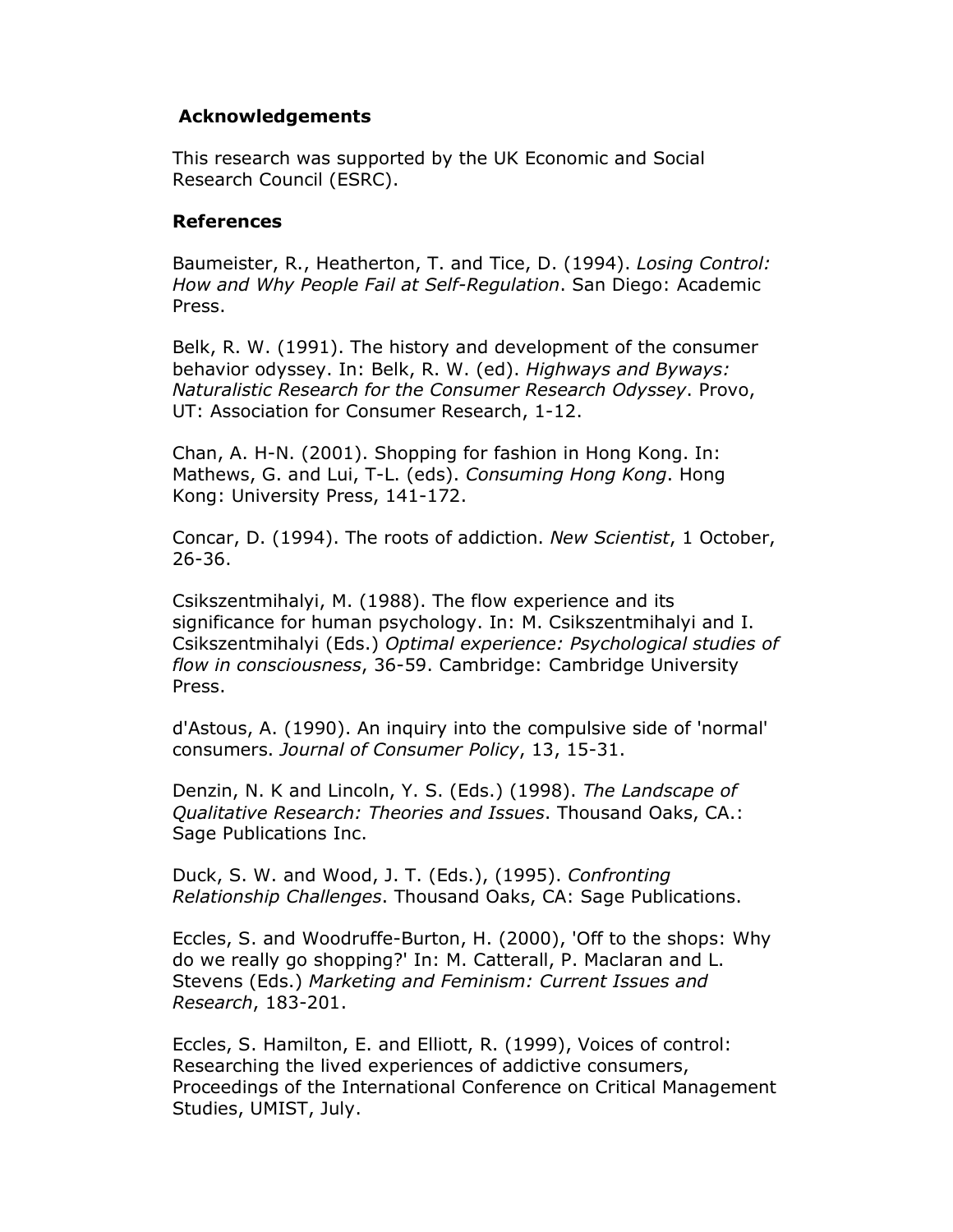Elliott R., Eccles S. and Gournay K. (1996a) 'Man management? Women and the use of debt to control personal relationships'. Journal of Marketing Management, 12, 7, 657-669.

Elliott R., Eccles S. and Gournay K. (1996b) 'Revenge, existential choice and addictive consumption'. Psychology and Marketing, 13, 8, 753-768.

Elliott, R. (1994). Addictive consumption: Function and fragmentation in postmodernity. Journal of Consumer Policy, 17, 2, 159-179.

Elliott, R. (1995). Existential consumption and irrational desire. European Journal of Marketing, 31, 3,4, 285-296.

Faber, R. J. and O'Guinn, T. C. (1988). Compulsive consumption and credit abuse. Journal of Consumer Policy, 11, 97-109.

Faber, R. J. and O'Guinn, T. C. (1992). A clinical screener for compulsive buying. Journal of Consumer Research, 19, 459-469.

Faber, R. J., O'Guinn, T. C., and Krych, R. (1987). Compulsive consumption. Advances in Consumer Research, 14, 132-135.

Featherstone, M. (1990). Perspectives on consumer culture. Sociology, 24,1.

Feick, L. F. and Price, L. L. (1985). The market maven. Managing, July, 2,10-14.

Gordon, J. R. and Barrett, K. (1993). The codependency movement: Issues of context and differentiation. In: Baer, J. S., Marlatt, G. A. and McMahon, J. (eds). Addictive Behaviors Across the Life Span. California: Sage Publications Inc., 307-339.

Gronmo, S. (1988). Compensatory consumer behavior: Elements of a critical sociology of consumption. In: Otnes, P. (ed), The Sociology of Consumption. New York: Humanities Press.

Harris, M. (2000). Shopping for an addiction. In: Baker, A. (ed). Serious Shopping: Essays in Psychotherapy and Consumerism. London: Free Association Books, 199-220.

Heather, N. and Robertson, I. (1997). Problem Drinking (3rd Ed.). Oxford: Oxford University Press.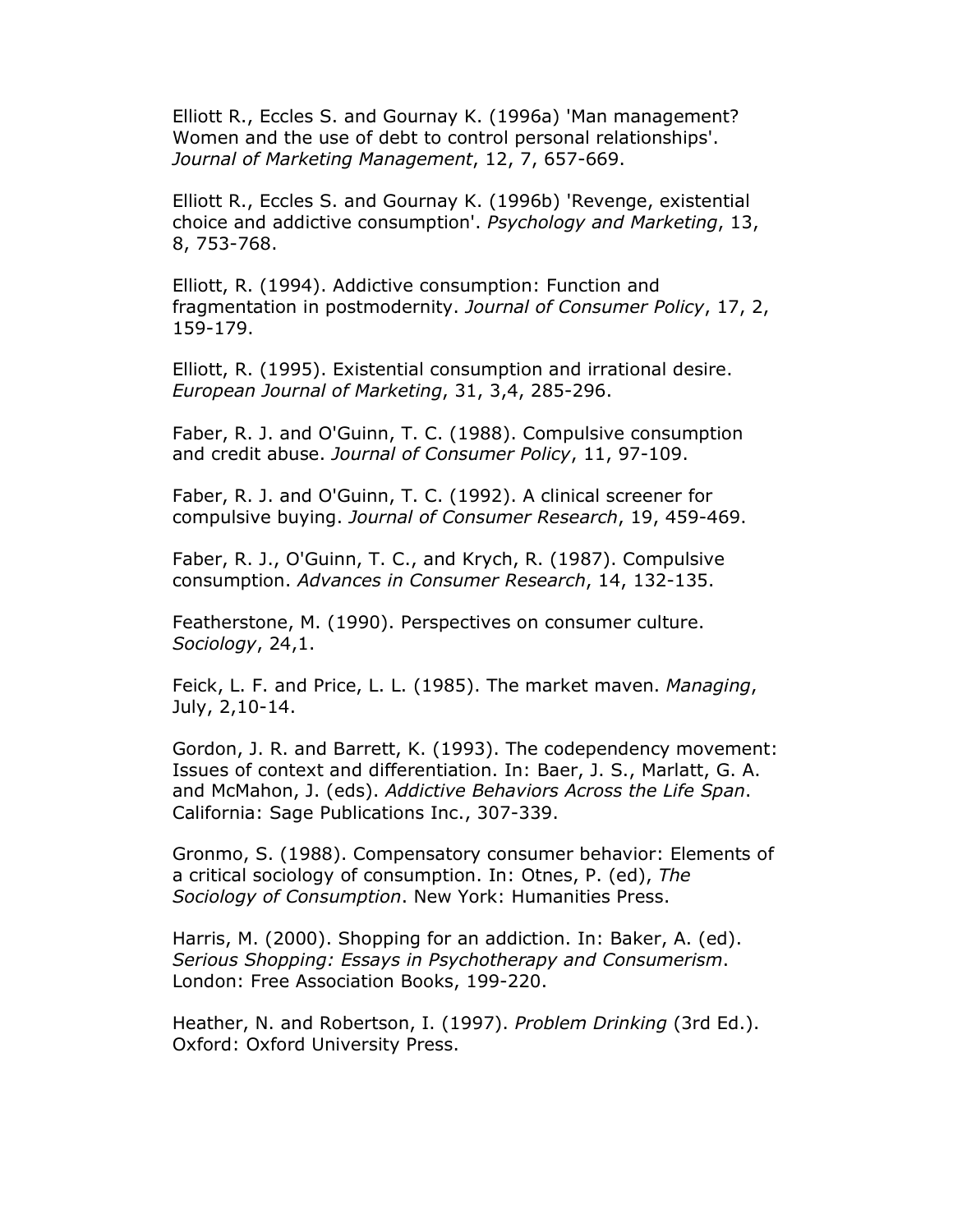Kutchins, H. and Kirk, S. A. (1997). Making Us Crazy: DSM: The Psychiatric Bible and the Creation of Mental Disorders. New York: The Free Press.

Lane Benson, A. (2000). I Shop Therefore I Am: Compulsive Spending and the Search for Self. Montvale, NJ: Jason Aaronson Press.

Lefevre, R. (1988). How to Identify Addictive Behaviour. London: Promis Books Limited.

Lejoyeuz, M. (1996). Phenomenology and psychopathology of uncontrolled buying. American Journal of Psychiatry, 153, 1524-29.

Luomala, H. T. (1998). A mood-alleviative perspective on self-gift behaviors: Stimulating consumer behavior theory development. Journal of Marketing Management, 14, 109-132.

McCracken, G. (1990). Culture and Consumption. Indiana, USA: Indiana University Press.

McMurran, M. (1994). The Psychology of Addiction. London: Taylor and Francis Ltd.

Miles, M. B. and Huberman, A. M. (1994). Qualitative Data Analysis. Thousand Oaks, CA: Sage.

Nolen-Hoeksema, S. (1987). Sex differences in uni-polar depression: Evidence and theory. Psychological Bulletin, 101, 2, 259-282.

O 'Guinn, T. C. and Faber, R. J. (1989). Compulsive buying A phenomenological exploration. Journal of Consumer Research, 16, 2, 147-157.

Orford, J. (1992). Excessive Appetites: A Psychological View of Addictions. Chichester: John Wiley and Sons Ltd.

Reid, R. and Brown S. (1996). I hate shopping! An introspective perspective. International Journal of Retail and Distribution Management, 24, 4, 4-16.

Scherhorn, G., Reisch, L. A., and Raab, G. (1990). Addictive buying in West Germany: An empirical study. Journal of Consumer Policy, 13, 355-387.